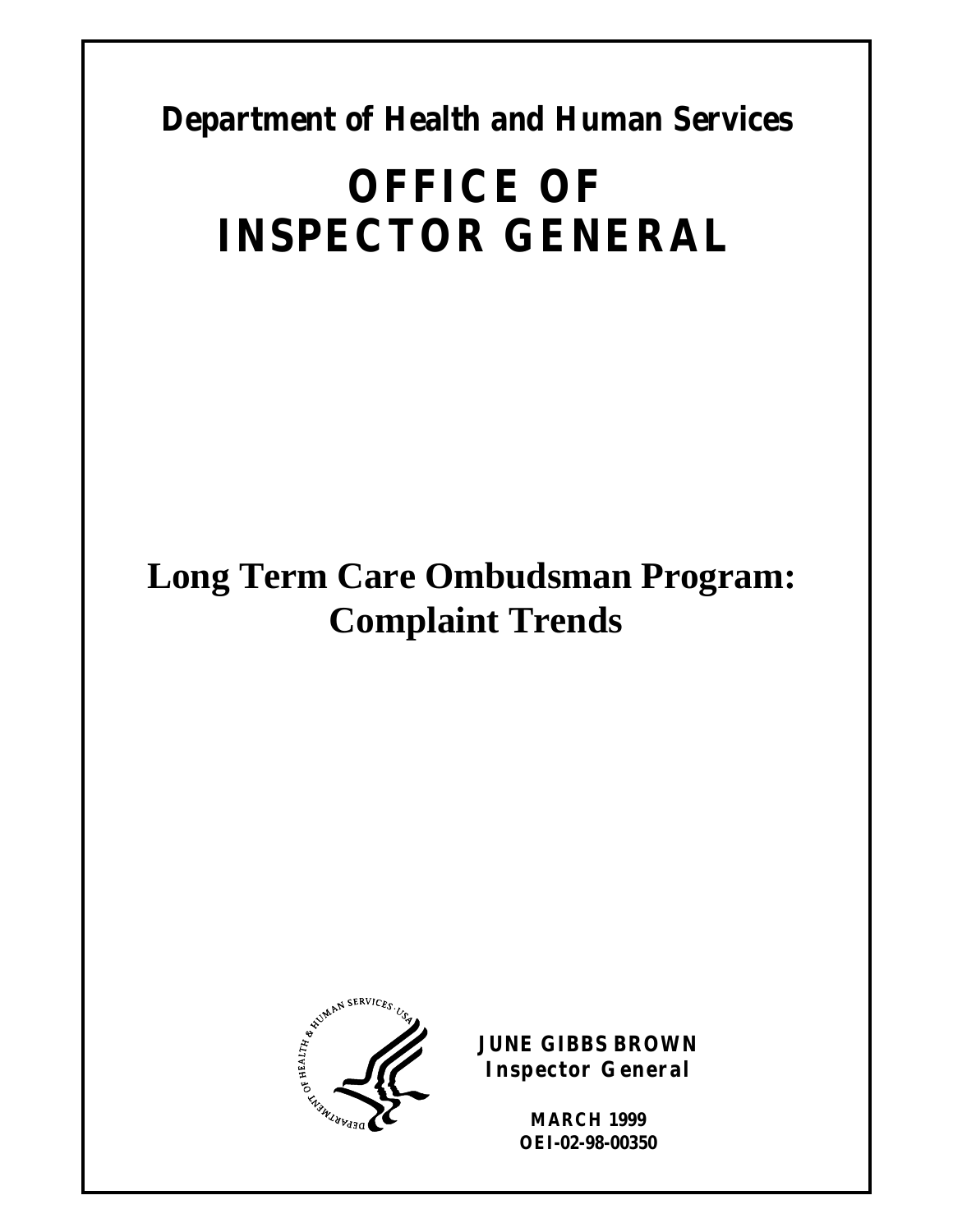## **OFFICE OF INSPECTOR GENERAL**

The mission of the Office of Inspector General (OIG), as mandated by Public Law 95-452, is to protect the integrity of the Department of Health and Human Services programs as well as the health and welfare of beneficiaries served by them. This statutory mission is carried out through a nationwide program of audits, investigations, inspections, sanctions, and fraud alerts. The Inspector General informs the Secretary of program and management problems and recommends legislative, regulatory, and operational approaches to correct them.

### **Office of Evaluation and Inspections**

The Office of Evaluation and Inspections (OEI) is one of several components of the Office of Inspector General. It conducts short-term management and program evaluations (called inspections) that focus on issues of concern to the Department, the Congress, and the public. The inspection reports provide findings and recommendations on the efficiency, vulnerability, and effectiveness of departmental programs.

OEI's New York regional office prepared this report under the direction of John I. Molnar, Regional Inspector General, and Renee Dunn, Deputy Regional Inspector General. Principal OEI staff included:

#### **REGION HEADQUARTERS**

Demetra Arapakos, *Project Leader* Susan Burbach, *Program Specialist* 

Vincent Greiber Ellen Vinkey

To obtain copies of this report, please call the New York Regional Office at 212/ 264-2000. Reports are also available on the World Wide Web at our home page address:

http://www.dhhs.gov/progorg/oei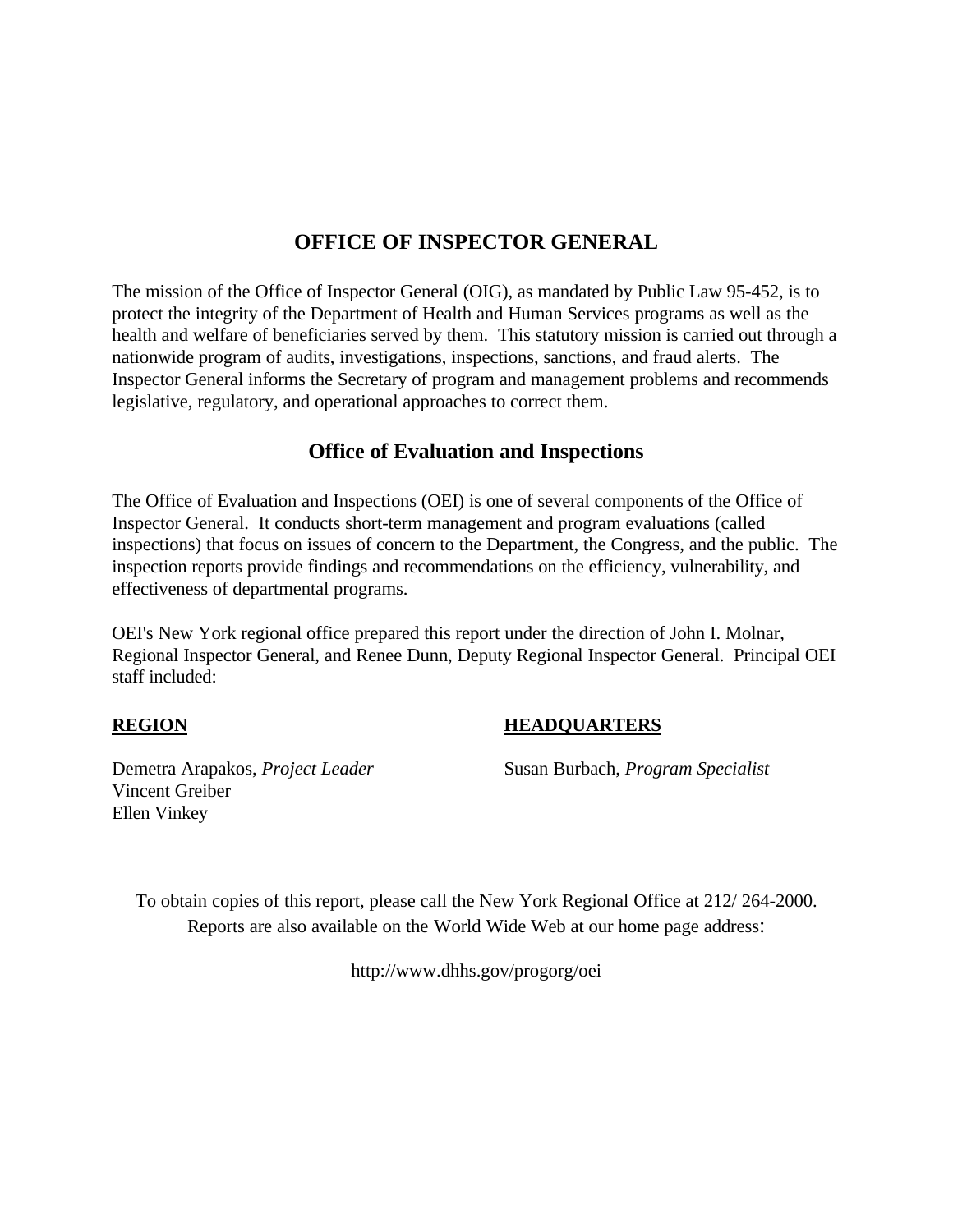# **EXECUTIVE SUMMARY**

### **PURPOSE**

To examine trends in Ombudsman program complaints.

### **BACKGROUND**

While many studies indicate that changes in law and regulations may have had a positive effect on improving the environment and overall health care of nursing home patients, recent reports by the Health Care Financing Administration (HCFA) and the General Accounting Office have raised serious concerns about patients' care and well-being The Senate Special Committee on Aging held hearings in the summer of 1998 on these results. Committee staff requested the Office of Inspector General (OIG) to examine the issue of nursing home quality of care. At the same time, we undertook additional studies aimed at assessing the quality of care in nursing homes. This report attempts to determine the extent and nature of quality of care problems by examining trends in ombudsman complaint data. Future OIG reports will address the trend in reported abuse of nursing home residents, the nursing home survey and certification process, and the availability of survey results.

In response to growing concerns about poor quality care in nursing homes and to protect the interests of residents, the State Long Term Care Ombudsman program was established in 1978 in the Older Americans Act. Ombudsmen advocate on behalf of residents of long term care facilities to ensure that they have a strong voice in their own treatment and care. The program operates in all 50 States, the District of Columbia and Puerto Rico, and in hundreds of local communities, using both paid and volunteer staff. Beginning in 1995, the National Ombudsman Reporting System (NORS) has been used to report ombudsman data. Twenty-nine States provided complaint data in 1995, and all States did so for 1996. Prior to 1995, States used a different, pre-NORS, system that was less detailed and lacked common definitions.

We examined complaint data in the 10 States with the largest nursing home population. We also conducted telephone interviews with State and local ombudsmen, and State Unit on Aging Directors.

# **FINDINGS**

#### **Nursing Home Complaints Have Been Steadily Increasing In The 10 Sample States**

From 1989 to 1994, total complaints in the 10 sample States increased 44 percent overall,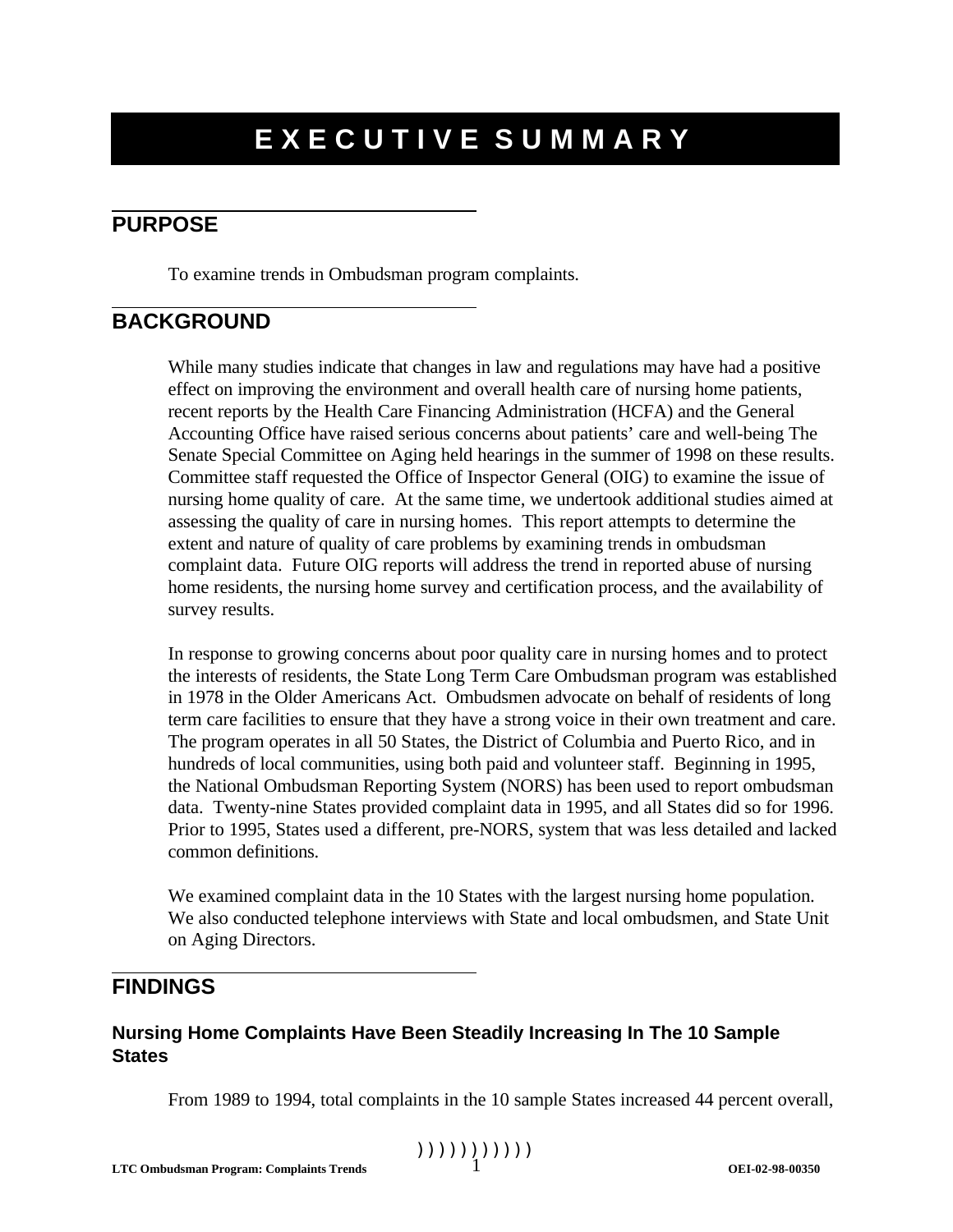from 57,954 to 83,669. From 1996 to 1997, total complaints in the 10 States increased seven percent overall, from 60,926 to 65,123. (Due to the transition to a new reporting system in 1995, no comparable data are available for that year). We also calculated a complaint per bed ratio for each of the 10 States in 1996 and 1997. In 1996, the 10 State average was 65 complaints per 1,000 beds. This ratio increased to 69 complaints per 1,000 beds in 1997.

Beginning in 1996, all States reported complaint data using one of five main categories resident care, resident rights, quality of life, administration, and not against facility. Of these 5 categories, resident care showed the biggest growth between 1996 and 1997, increasing by 13 percent. This category includes complaints about personal care (such as pressure sores and hygiene), lack of rehabilitation (such as mental health services) and the inappropriate use of restraints. Each of the remaining 4 categories increased less than 10 percent.

On a more specific level, the growth in certain complaints is particularly dramatic. Out of 128 specific types, when we looked at those types with at least 100 reported complaints, we found that 12 complaints increased by at least 24 percent from 1996 to 1997. Two of the top 12 complaint types are related to nursing home staffing - staff turnover and lack of staff training. These staffing complaints could indicate problems with the care residents receive. Two examples of care problems which increased are hydration complaints, which grew 26 percent from 1996 to 1997, and complaints about weight loss due to inadequate nutrition, which increased 24 percent.

#### **Complaints About Resident Care And Residents' Rights, Which Include Some Of The More Serious Complaints, Are Most Common In 1997**

In 1997, the majority of all complaints (63 percent) fell into 2 of the 5 categories resident care (32 percent) and residents' rights (31 percent). Resident care complaints include personal care, inappropriate use of restraints, and lack of rehabilitation. Examples of residents' rights complaints include abuse and neglect, problems with admission and eviction, and the exercise of personal rights.

More specifically, the 10 most frequently reported complaints in 1997 comprise one-third of all nursing home complaints for that year. Three of the top ten are related to insufficient nursing home staffing (unanswered call lights, dignity and respect/staff attitudes, and shortage of staff). All of these can result in poor care for residents. Specific examples of poor care, such as poor hygiene, physical abuse, and improper handling and accidents, are also among the top 10 complaints for 1997.

Ombudsmen believe higher complaint rates do not always indicate more problems. Some ombudsmen point out that higher complaint rates could be due to a greater presence of ombudsman staff in nursing homes. However, when we compared each State's staffing ratio and visitation rate to their complaint ratio, we found that States with more staff and more frequent visits do not necessarily have more complaints.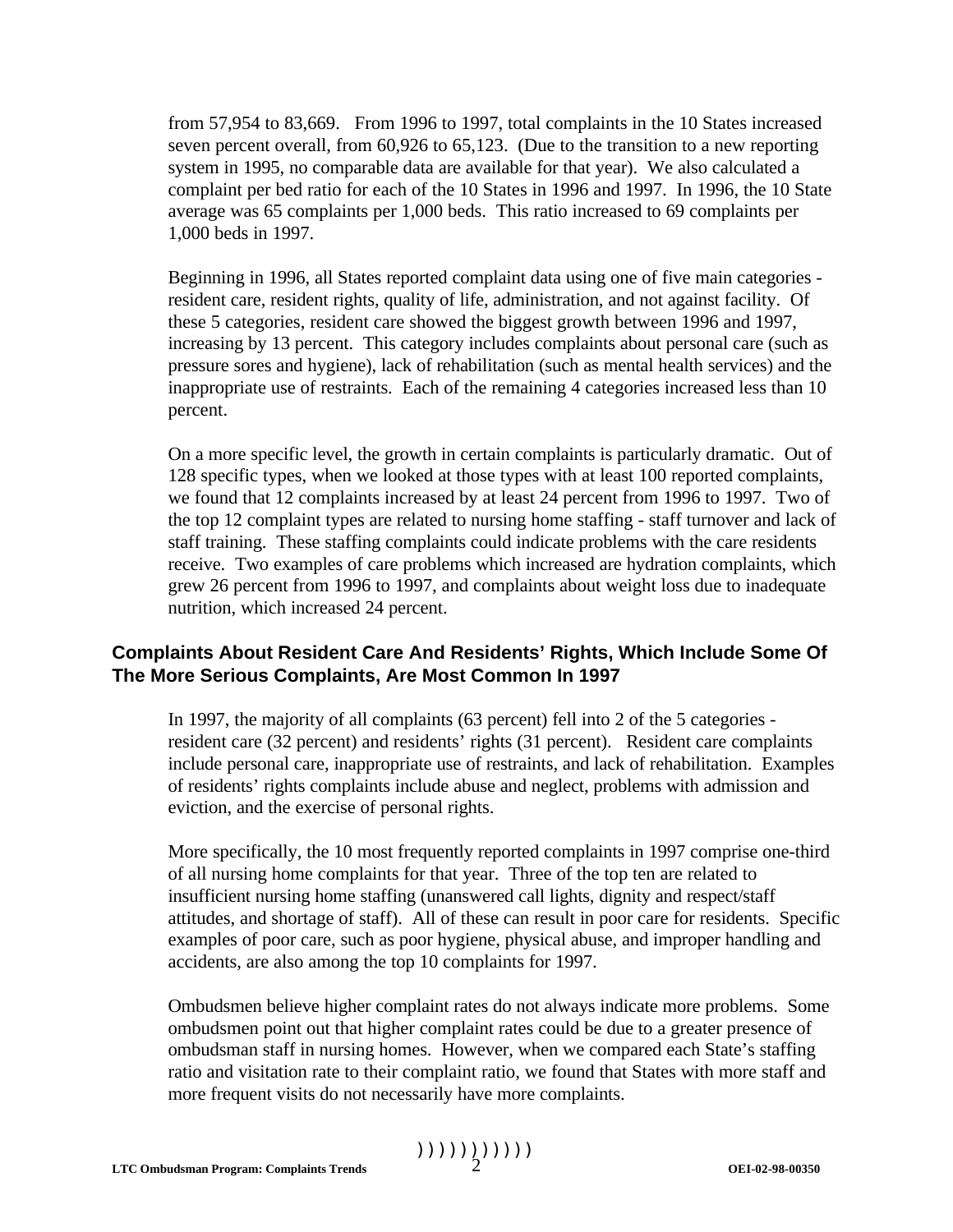Nevertheless, ombudsmen and State Aging Unit Directors confirm that problems continue to exist in some nursing homes. The problem they report most frequently is insufficient nursing home staff, and all stress that such insufficient staffing directly impacts the care residents receive. As an example of this impact, ombudsmen offer specific examples of how insufficient staffing can lead to other problems, such as failing to properly care for pressure sores and assist residents with eating so that they receive adequate nutrition.

One-third or more of State and local ombudsmen also identify inadequate nutrition, bed sores, dehydration, and poor hygiene as big problems. A number additionally mention that residents are often not treated with dignity and respect. Finally, a few State Aging Unit Directors (three) and ombudsmen (two) say that physical abuse (intentional bodily harm) is also one of the biggest problems faced by residents in their State.

#### **A Few Nursing Homes Are Chronically Substandard, According to Ombudsmen**

While ombudsmen generally agree that most nursing homes in their State provides good care, three-fourths say there are some homes that routinely treat residents poorly. Virtually all of the 8 State ombudsmen that offer an opinion report that 10 percent or fewer of the nursing homes in their State routinely provide poor care. Eight local ombudsman also estimate the number of chronically substandard homes in their locality. Two say 30 percent are chronic poor care providers, another 2 say between 10 and 20 percent, and 3 report that less than 10 percent of the homes in their locality routinely provide poor care.

# **CONCLUSION**

Both the volume and nature of complaints reported to ombudsmen suggest that more must be done to improve nursing home care.

In OIG companion reports on nursing home care we offer specific recommendations about improvements that can be made in both the Ombudsman program and in the survey and certification process.

#### **AGENCY COMMENTS**

We received comments on the draft report from the Administration on Aging (AoA) and the Health Care Financing Administration (HCFA). Some parts of the report were modified in response to AoA's technical comments.

The full comments are presented in Appendix B.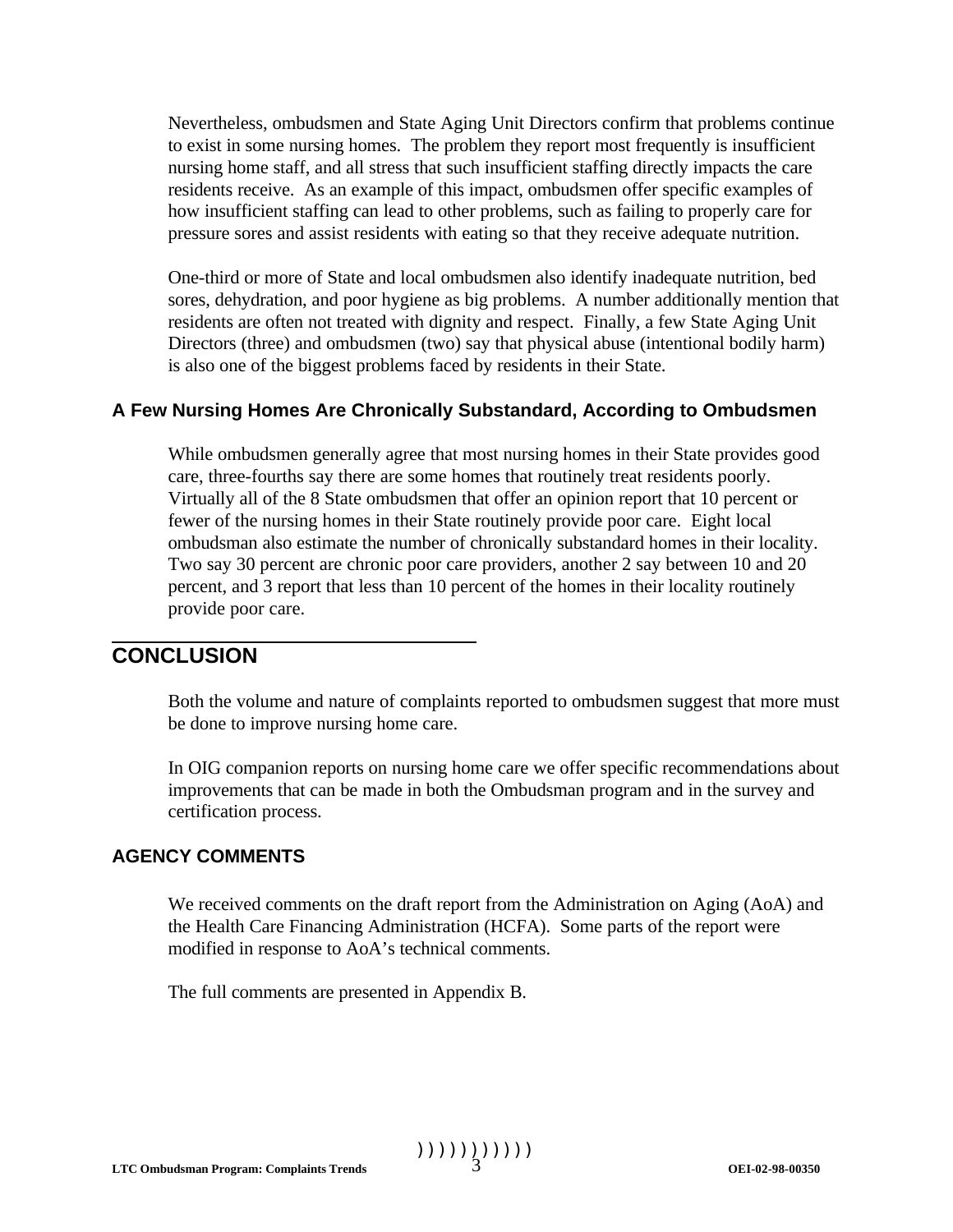# **T A B L E O F C O N T E N T S**

#### **PAGE**

| <b>FINDINGS</b><br>Complaints about Resident Care and Rights Most Common in 1997 13<br>A Few Homes Chronically Substandard, According to Ombudsmen 16 |
|-------------------------------------------------------------------------------------------------------------------------------------------------------|
|                                                                                                                                                       |
| <b>APPENDICES</b>                                                                                                                                     |
|                                                                                                                                                       |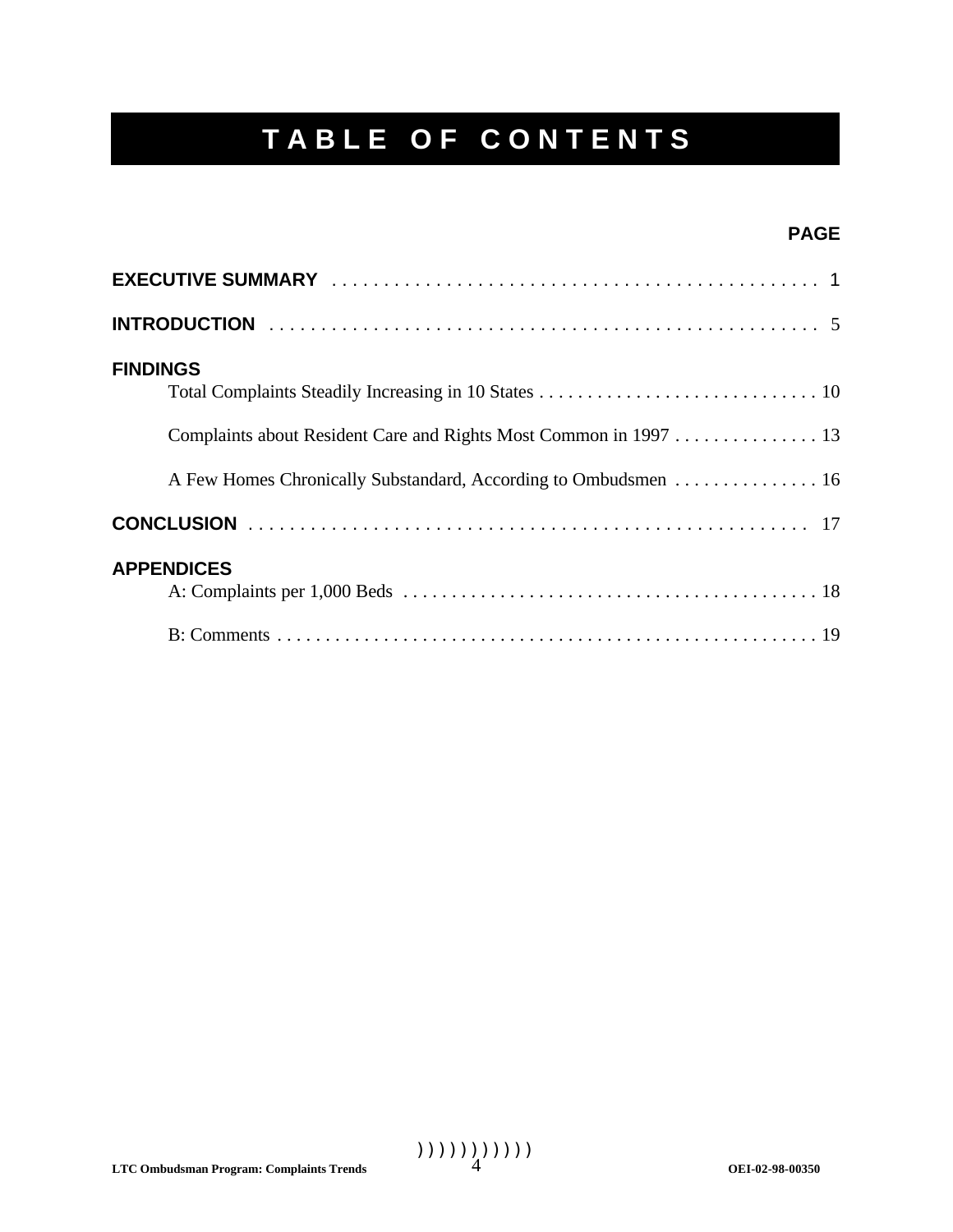# **I N T R O D U C T I O N**

### **PURPOSE**

To examine trends in Ombudsman program complaints.

# **BACKGROUND**

While many studies indicate that changes in law and regulations may have had a positive effect on improving the environment and overall health care of nursing home patients, recent reports by the Health Care Financing Administration (HCFA) and the General Accounting Office have raised serious concerns about patients' care and well-being. The Senate Special Committee on Aging held hearings in the summer of 1998 on these results. Committee staff requested the Office of Inspector General (OIG) to examine the issue of nursing home quality of care. At the same time, we undertook additional studies aimed at assessing the quality of care in nursing homes. This report attempts to determine the extent and nature of quality of care problems by examining trends in ombudsman complaint data. Future OIG reports will address the trend in reported abuse of nursing home residents, the nursing home survey and certification process, and the availability of survey results.

In 1987, Congress passed major nursing home reform legislation with the Omnibus Reconciliation Act of 1987 (OBRA 1987). This legislation required nursing homes with Medicare and Medicaid residents to comply with specific quality of care standards by providing "services and activities to attain or maintain the highest practicable physical, mental, and psychosocial well-being of each resident." Now more than a decade later, concerns still exist about the quality of care provided in nursing homes.

#### **Ombudsman Program**

A nursing home is a long term care residential facility for individuals with physical or mental impairments that prevent them from living independently. A nursing home provides its residents with a room, meals, assistance with daily living, and, in most cases, some medical care. According to data provided in State ombudsman reports, in 1996 there were 18,066 nursing homes and 1,845,791 nursing home beds. Medicaid payments to nursing homes totaled \$29.6 billion, while Medicare payments totaled \$10.6 billion.

In response to growing concerns about poor quality care in nursing homes and to protect the interests of residents, the State Long Term Care Ombudsman program was established in 1978 in the Older Americans Act. The ombudsmen advocate on behalf of residents of long term care facilities to ensure they have a strong voice in their own treatment and care.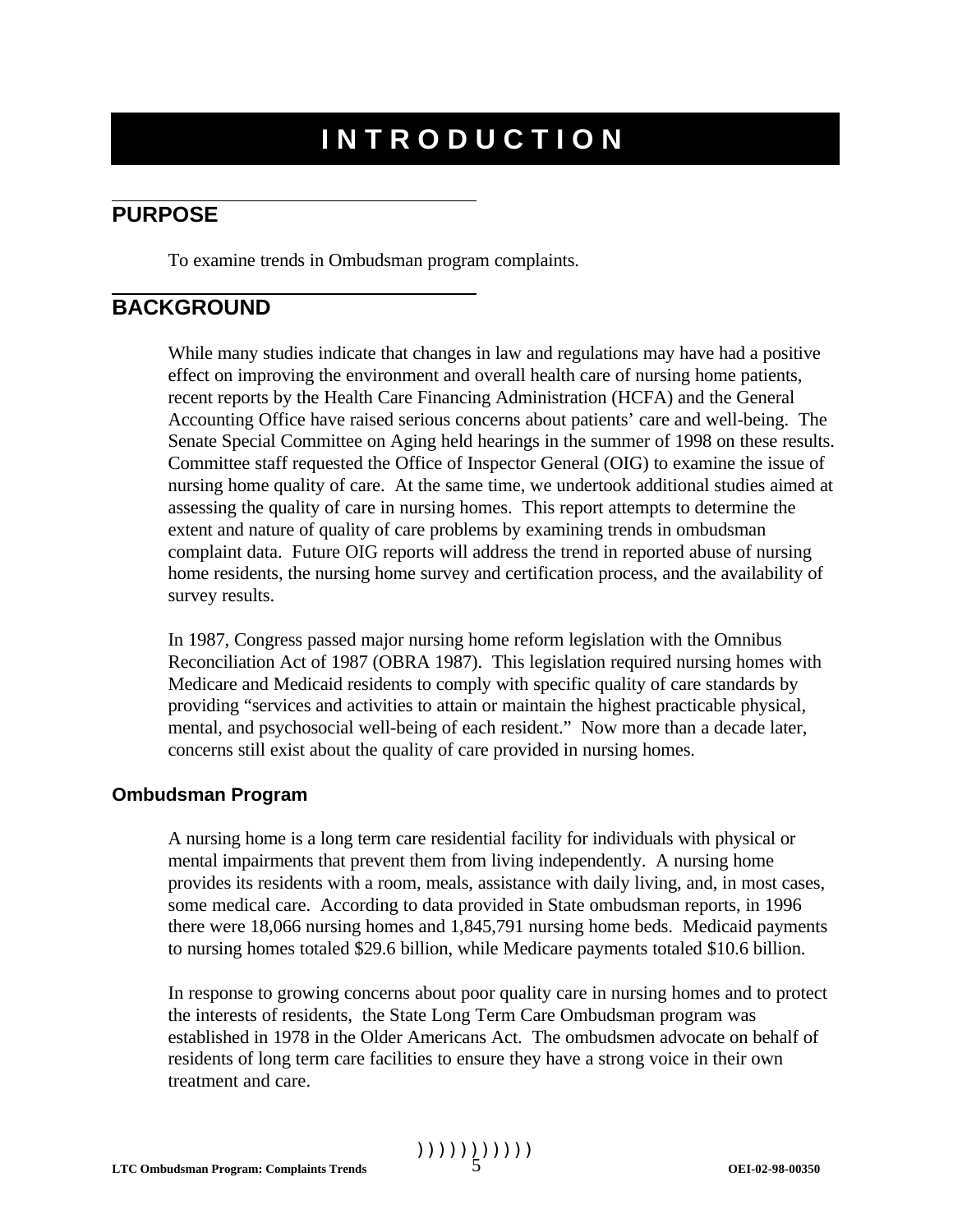The Ombudsman Program operates in all fifty States, the District of Columbia and Puerto Rico, and in hundreds of local communities and uses both paid and volunteer staff. The program receives funding from Federal, State and local levels, and is overseen by the Administration on Aging (AoA). Most State ombudsmen operate within the State Units on Aging (SUA), some of which are independent and others of which are part of a larger State umbrella agency. The remaining State Ombudsman programs are located organizationally outside of the SUA. These programs are operated by non-profit organizations or legal services agencies, or they are freestanding Ombudsman programs.

State Ombudsman programs have multiple functions which are mandated by law, many of which are closely tied to ensuring quality care for long term care residents. They include:

- identifying, investigating, and resolving complaints made on behalf of long term care residents;
- protecting the legal rights of patients;
- advocating for systemic change;
- providing information and consultation to residents and their families, and;
- publicizing issues of importance to residents.

Several national associations have been established to support State Ombudsman programs. One of these, the National Long Term Care Ombudsman Resource Center, was established by law in 1993. This center is funded by AoA and run by the National Citizens' Coalition for Nursing Home Reform (NCCNHR) in cooperation with the National Association of State Units on Aging (NASUA) and serves as a clearinghouse for information on the national Ombudsman program. One of its functions is to identify issues of significance to the Ombudsman program, including identifying ways the ombudsman can improve quality of care in nursing homes; it also trains ombudsmen and provides technical assistance. Additionally, the National Association for Long Term Care Ombudsman Programs (NASOP) was established by State ombudsmen to provide a common voice for all State programs and promote the sharing of ideas and experience among ombudsman staff.

### **Ombudsman Complaint Data**

States have recently started to collect and report standardized data. In FY 1995, States began to systematically collect and report data under the National Ombudsman Reporting System (NORS). Prior to NORS, States reported data to AoA which was of limited use due to the lack of common definitions for key data elements. The NORS was created in response to earlier recommendations made by the General Accounting Office and the Office of Inspector General and was developed by the ombudsmen themselves. It includes more specific data elements than were previously reported. For example, it separates complaints by type and distinguishes between complaints and complainants. In 1995, 29 States reported under NORS, and all States did so annually in 1996.

Also for 1995, the first Long Term Care Ombudsman Program Annual Report was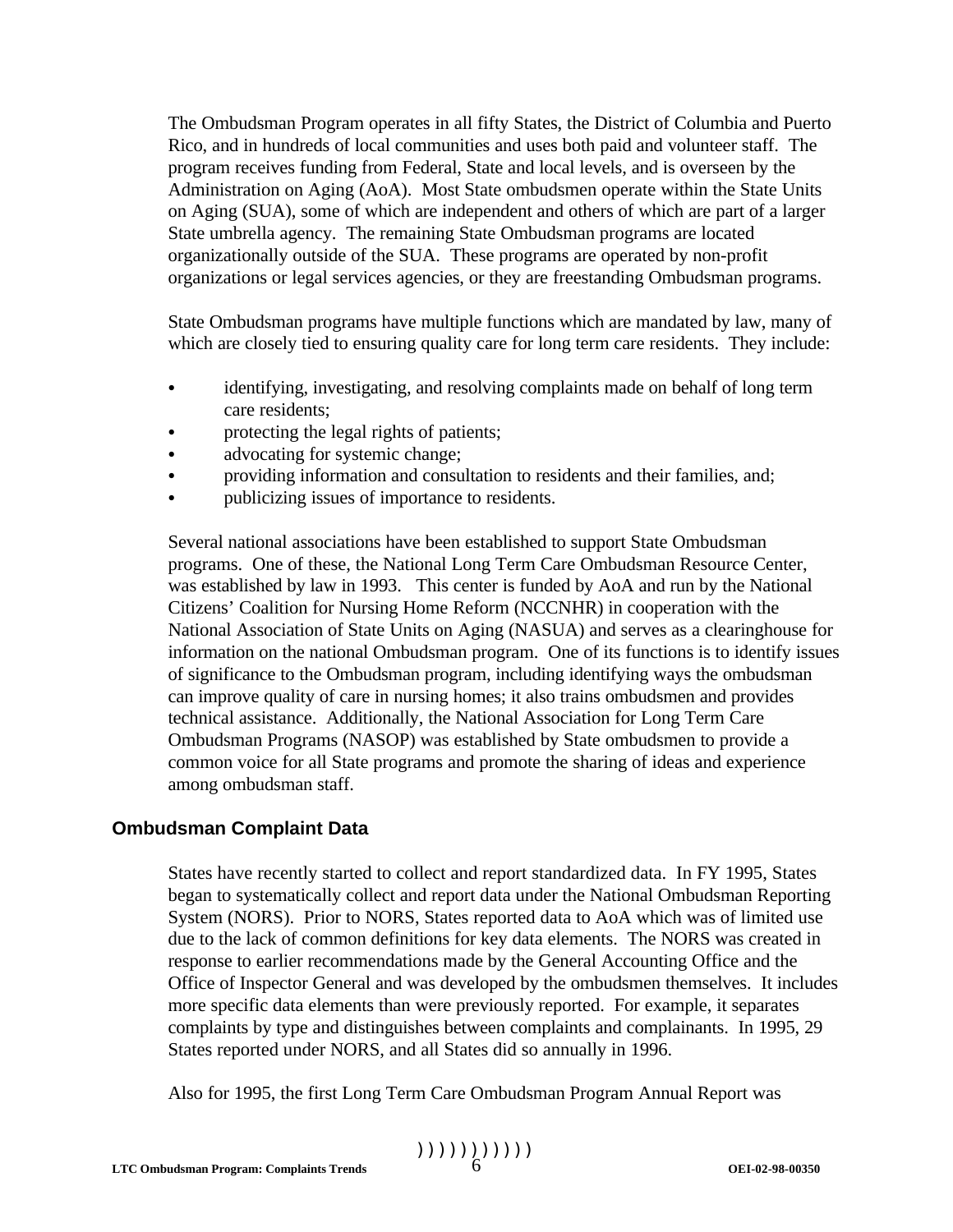published. This report utilizes NORS case and complaint data for 29 programs and pre-NORS data for the other 23 programs, and describes both the experiences of long term care residents and the operation of ombudsman programs nationwide. The report also describes the broad range of ombudsman activities, including training and technical assistance programs, visitations, and community outreach.

#### **Prior Studies**

Many studies have reported on the progress and impact of the Ombudsman program. One of the most recent, "Real People, Real Problems," published in 1995 by the National Academy of Sciences' Institute of Medicine, reported on State compliance, conflicts of interest, effectiveness, resources, and the need for future expansion of the program. It found that, overall, the Ombudsman program is effective. It also reported lack of access to ombudsman services by residents and their families, disparities in ombudsman visitation patterns and service provisions, and uneven availability of ombudsman legal services.

Additionally, the Inspector General issued several reports on the Ombudsman program in 1991 and 1992. First, "Successful Ombudsman Programs," (OEI-02-90-02120), the main report in a series, found that successful programs are highly visible and obtain adequate funding and support. Furthermore, "State Implementation of the Ombudsman Requirements of the Older Americans Act," (OEI-02-91-01516), found, among other things, that State program staffing and long term care facility visitation rates vary significantly. It also found that ombudsmen use many methods to increase their visibility.

In July 1998, the Secretary of the Department of Health and Human Services released a report to Congress on nursing home care. While the report found that some progress had been made in nursing home care, particularly in the more appropriate use of physical restraints and drugs, it also indicated that further improvements were needed. In conjunction with this report, the President announced a new nursing home initiative to provide enhanced protection to residents and target needed improvements in care.

Also in July, 1998, the General Accounting Office (GAO) released a report on California nursing homes. This report found that care problems still exist, despite Federal and State oversight. Among the problems it describes are poor nutrition, dehydration, and pressure sores.

### **METHODOLOGY**

We used two methods for this inspection. First, we analyzed data from Ombudsman program reporting systems to determine complaint trends. Second, we conducted telephone interviews with State and local ombudsmen, as well as State Units on Aging Directors to obtain their perspective on nursing home quality of care problems.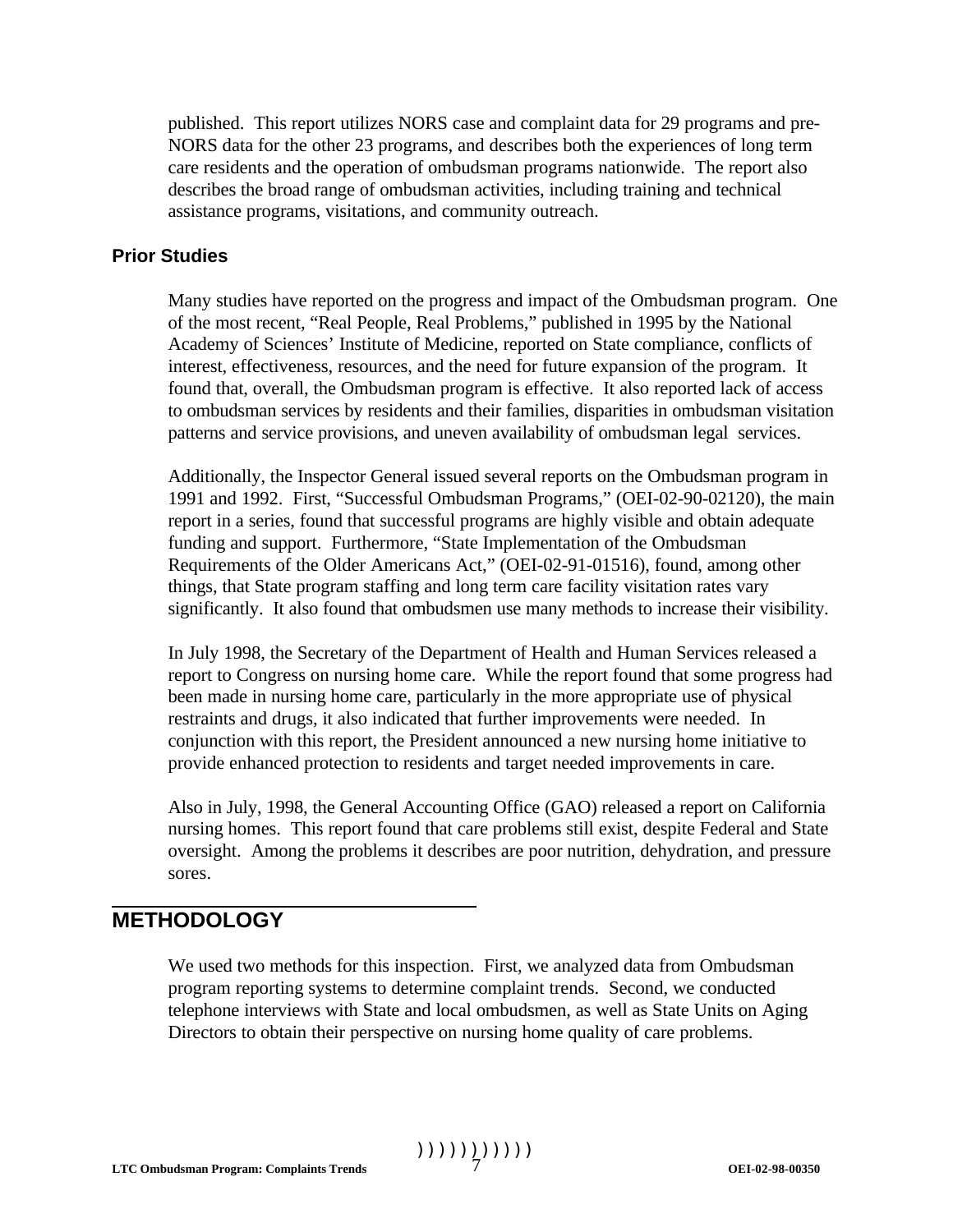#### **Sample Selection**

We selected a purposive sample of 10 States for this data inspection. These States are New York, California, Texas, Ohio, Illinois, Pennsylvania, Massachusetts, Florida, New Jersey, and Tennessee. They represent 55.8 percent of the total skilled nursing beds and 53 percent of all Ombudsman program complaints nationally for 1996. They also account for nearly half (43 percent) of all State and local ombudsman programs nationwide and half of all program funding.

#### **Ombudsman Data Analysis**

We analyzed two sets of data for this inspection. For 1996 and 1997, we analyzed data from the National Ombudsman Reporting System (NORS). For 1989 to 1994, we examined data from the pre-NORS reporting system. Most of our analysis is of NORS data, since it is both more recent and more comprehensive.

In reporting our findings, we discuss several different data elements. For pre-NORS data, we present figures for both total complaints and seven broad complaint categories. For NORS data, we examine three levels of complaints. First, we look at total complaints. Second, we look at the following five complaint categories:

- Residents Rights (abuse, neglect, admission, personal rights, and property);
- Resident Care (care, rehabilitation or maintenance of function, and restraints);
- Quality of Life (activities, social services, dietary, and environment);
- Administration, (policies and procedures, attitudes, and staffing); and
- Complaints Not Against Facility (certification and licensing, State Medicaid Agency, and long term care system).

Third, we looked at 125 specific complaint types. We also report ratios for the number of complaints per 1,000 skilled nursing home beds in each State.

#### **Limitations of Data Analysis**

During our analysis, it became evident that NORS and pre-NORS data are not comparable for several reasons. First, pre-NORS and NORS data do not count complaints in the same way. Second, despite having some similar complaint categories, the individual data elements comprising those categories differ between pre-NORS and NORS. Because of these differences between the two data sets, we were not able to combine them in our analysis. We therefore present data from each of the two data sets separately. We will refer to the former as "pre- NORS data" and the latter as "NORS data."

A final factor limiting our analysis is the lack of comparable data in 1995. Due to the transition to the new NORS system in this year, only 29 States reported NORS data. Since only 5 of our 10 sample States reported NORS data for 1995, resulting in incomparable data, we do not report findings for that year.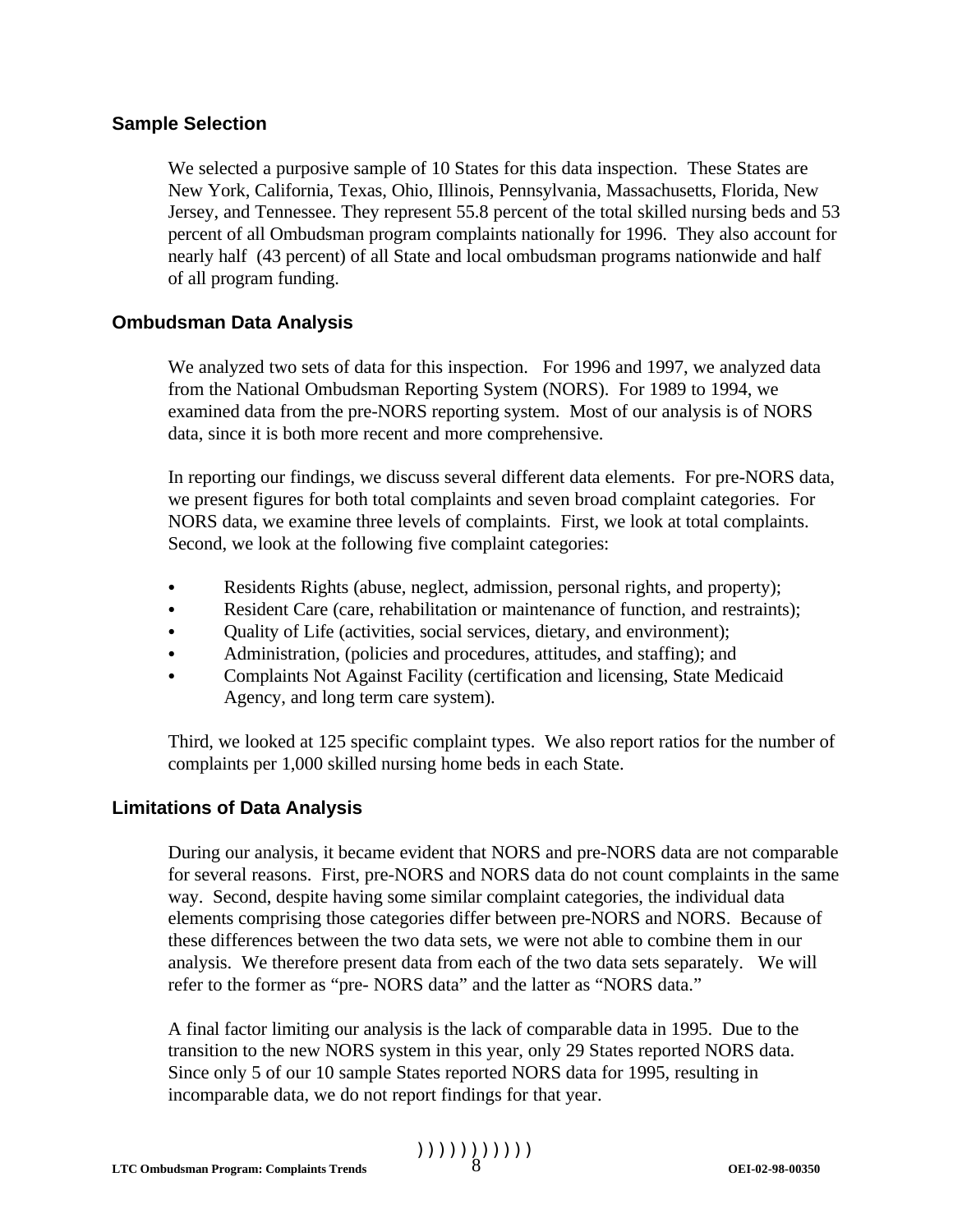#### **Telephone Interviews**

We conducted a total of 30 structured interviews for this inspection. In each of the 10 States, we spoke with the State ombudsman, one local program ombudsman, and the Director of the State Unit on Aging (except for one State, where we interviewed the Deputy Director). We selected these three groups of respondents to obtain their different perspectives of the program.

In selecting ombudsmen from local programs to interview, we selected individuals from a variety of local programs. Five of the local programs represented are operated by Area Agencies on Aging (AAAs), while the other five are operated by non-profit or legal service agencies. Furthermore, five of the local programs are rural and five are urban.

During our interviews, we asked respondents about the problems faced by nursing home residents in their State. We also discussed chronically substandard nursing homes.

This inspection was conducted in accordance with the **Quality Standards for Inspections** issued by the President's Council on Integrity and Efficiency.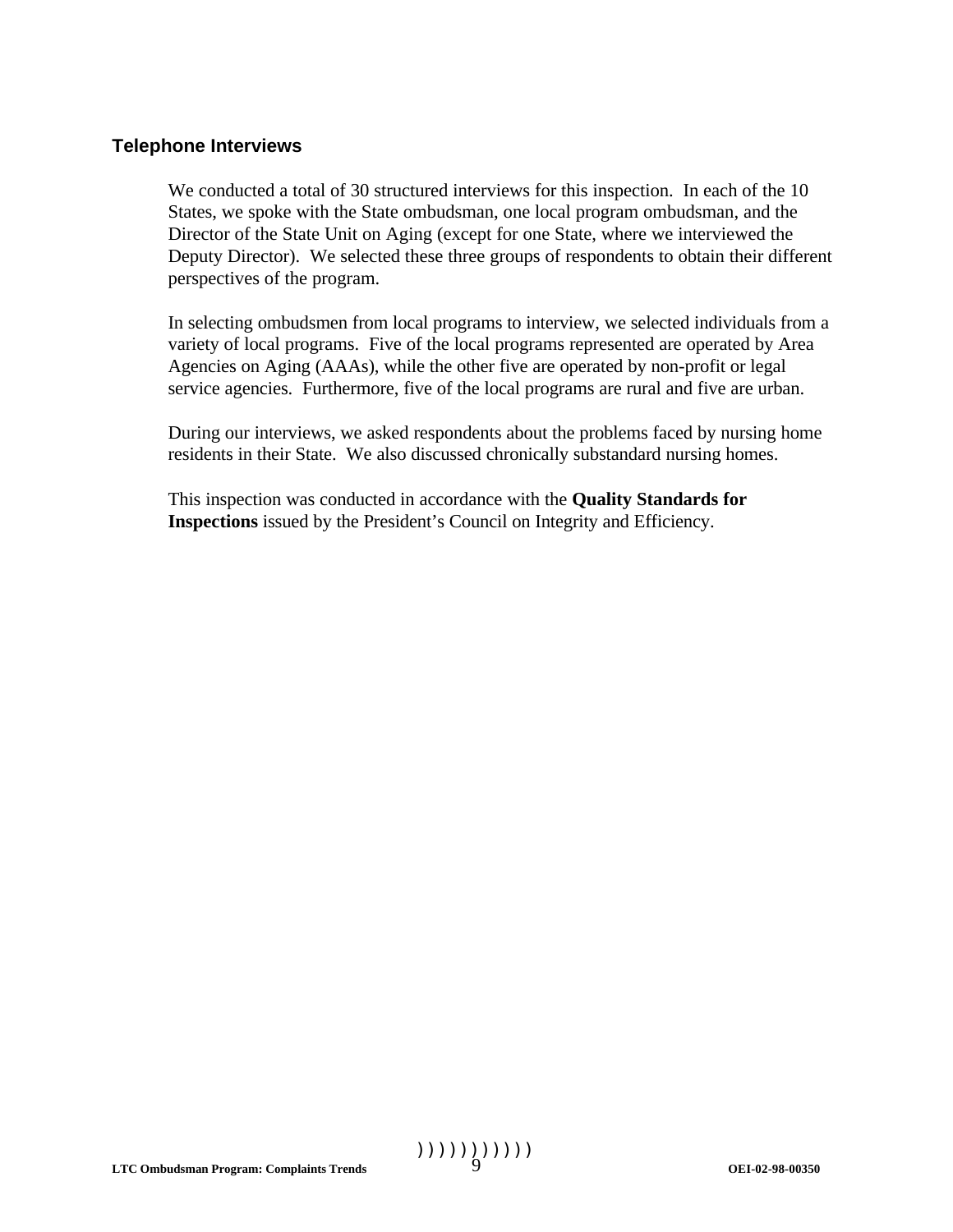# **F I N D I N G S**

# **Nursing home complaints have been steadily increasing in the 10 sample States**

#### **From 1989 to 1994, total complaints increased 44 percent**

Based on pre-NORS data from 1989 to 1994, complaints in the 10 sample States have been increasing gradually. As shown in Graph A below, total complaints in these States grew from 57,954 to 83,669, an increase of 44 percent. (Due to the transition to a new data system in 1995, we do not have comparable complaint rates for that year).



Graph A **Total Nursing Home Complaints, 1989 to 1994** 

Some differences among the 10 States in this time period are particularly noteworthy. Overall, complaints in Florida and Ohio decreased, 19 percent and 15 percent, respectively. Complaints in Texas, Tennessee and Massachusetts, on the other hand, increased more than 100 percent during that time period (189, 123, and 108 percent respectively).

#### **Complaints about residents' rights, nutrition and food, and resident care increased at a rate higher than the overall rate during this time period**

From 1989 to 1994, complaints were categorized into one of nine different categories. Some of these categories increased at an even higher rate than the overall increase. The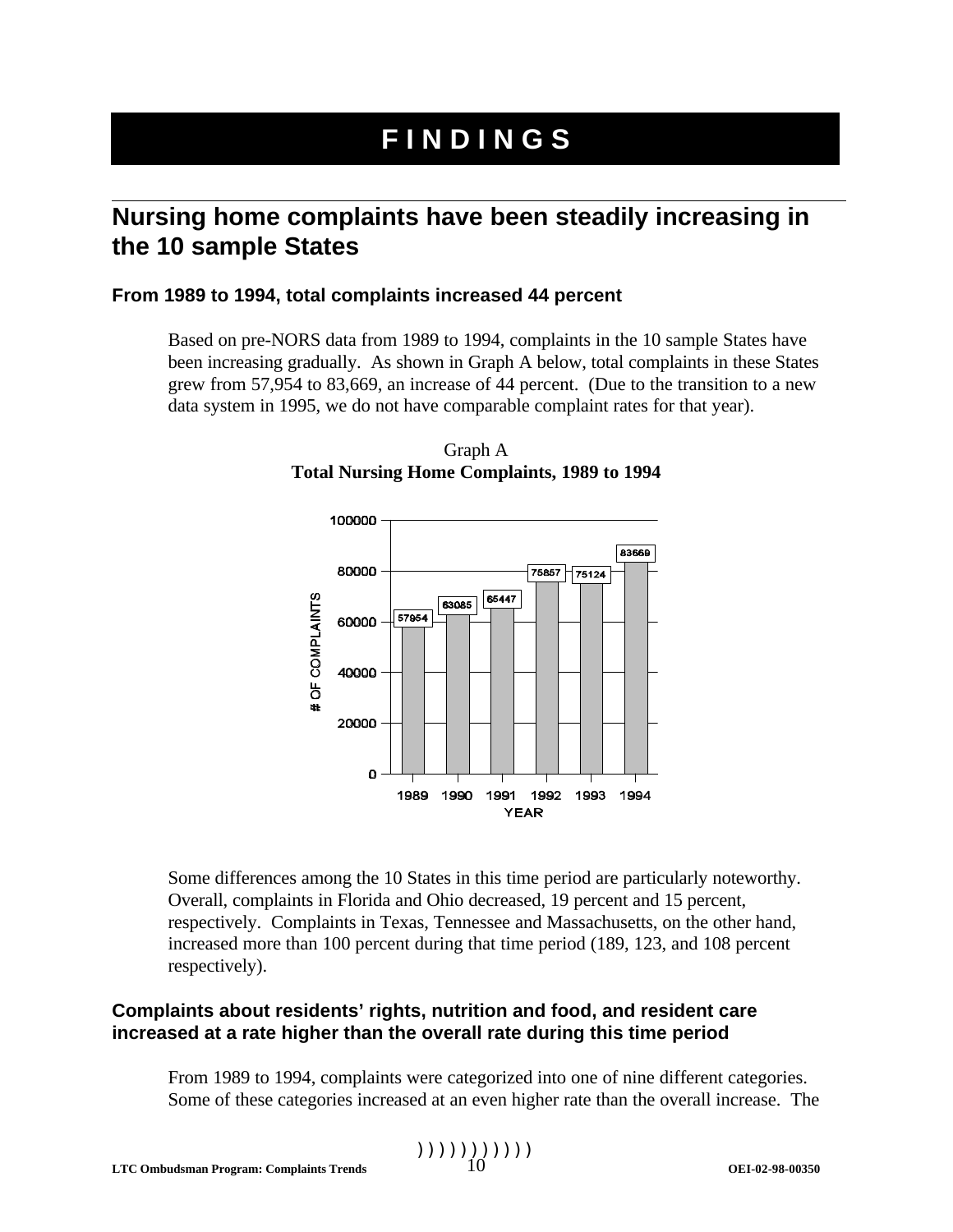largest growth was in administrative complaints, which increased 188 percent. Resident rights complaints in the 10 States increased 125 percent during these years, followed by complaints about food and nutrition (89 percent) and resident care (72 percent).

#### **From 1996 to 1997, total complaints increased seven percent**

Data from NORS for 1996 and 1997 also show an increase in total complaints in the 10 sample States. Graph B below shows that complaints increased seven percent during this time period, going from 60,926 up to 65,123. This is similar to the yearly rate from 1989 to 1994.



Graph B **Total Nursing Home Complaints, 1996 to 1997** 

Total complaints increased the most dramatically during these 2 years in Florida (25 percent) and in Pennsylvania (19 percent.) Another 5 States (California, Illinois, New York, Ohio and Texas) saw increases of 10 percent or less. Complaints decreased slightly in New Jersey, Massachusetts, and Tennessee.

To examine the volume of complaints ombudsmen receive in relation to the number of nursing homes they serve, we calculated a complaint ratio for each of the 10 States (see Appendix A). In 1996, these ratios range from 187 complaints per 1,000 beds in Massachusetts, to 31 complaints per 1,000 beds in Ohio; the 10 State average was 65. In 1997, Massachusetts still topped the list with 180 and Ohio was still lowest with 31. The average ratio for this year increased to 69 complaints per 1,000 beds.

#### **Resident care complaints had the largest overall growth from 1996 to 1997**

Beginning in 1996, all States reported complaint data using one of five main categories resident care, resident rights, quality of life, administration, and not against facility. The category with the largest growth from 1996 to 1997 is resident care, which increased 13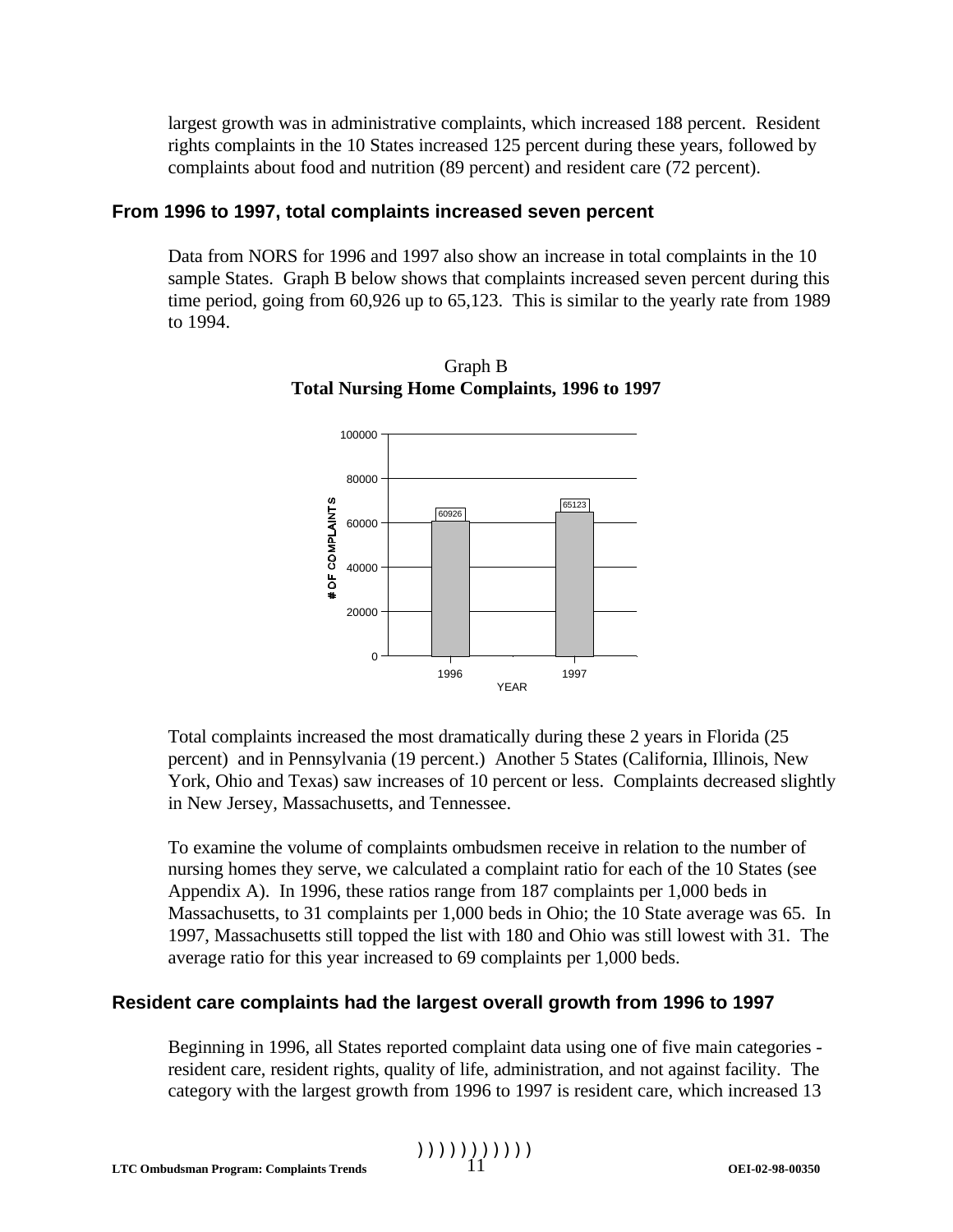percent. This category includes specific complaints about personal care (such as pressure sores and hygiene), lack of rehabilitation (such as mental health services), and the inappropriate use of restraints. Quality of life, administration and resident rights complaints each increased less than 10 percent from 1996 to 1997.

#### **Twelve specific complaints each increased at least 24 percent between these 2 years, including complaints about hydration, inadequate nutrition, and nursing home staff**

On a more specific level, the growth in certain complaints is particularly dramatic. Out of 128 specific types, when we looked at those with at least 100 reported complaints, we found that 12 had increases of 24 percent or more from 1996 to 1997. These 12 complaints are shown in Table 1 below. Two of the top 12 complaints are related to nursing home staffing - staff turnover and lack of staff training. These staffing complaints could indicate problems with the care residents receive.

| <b>Complaint Type</b>                                                    | Number,<br>1996 | Number,<br>1997 | % Increase,<br>1996 - 1997 |
|--------------------------------------------------------------------------|-----------------|-----------------|----------------------------|
| Info. re advance directive*                                              | 178             | 458             | 157%                       |
| Denial of eligibility                                                    | 188             | 292             | 55%                        |
| Staff turn-over, overuse of<br>I3.<br>nursing pools                      | 107             | 159             | 49%                        |
| 4. Psychoactive drugs-assessment,<br>use, evaluation                     | 122             | 176             | 44%                        |
| Other: activities & social svcs**<br>5.                                  | 194             | 262             | 35%                        |
| Vision and hearing<br>6.                                                 | 174             | 226             | 30%                        |
| 7. Administrator(s) unresponsive,<br>unavailable                         | 242             | 308             | 27%                        |
| 8.<br>Symptoms unattended, no notice<br>to others of change in condition | 1,193           | 1,507           | 26%                        |
| Staff training, lack of screening<br>9.                                  | 374             | 471             | 26%                        |
| 10 Fluid availability /hydration                                         | 459             | 576             | 26%                        |
| 11 Furnishing/storage                                                    | 338             | 421             | 25%                        |
| 12 Weight loss due to inadequate<br>nutrition                            | 216             | 267             | 24%                        |

| Table 1                                          |
|--------------------------------------------------|
| Top 12 Increases in Complaints From 1996 to 1997 |

\* Failure to notify resident in advance of changes in nursing home policy or procedure.

\*\*Miscellaneous complaints about resident activities and social services. **Source: NORS data**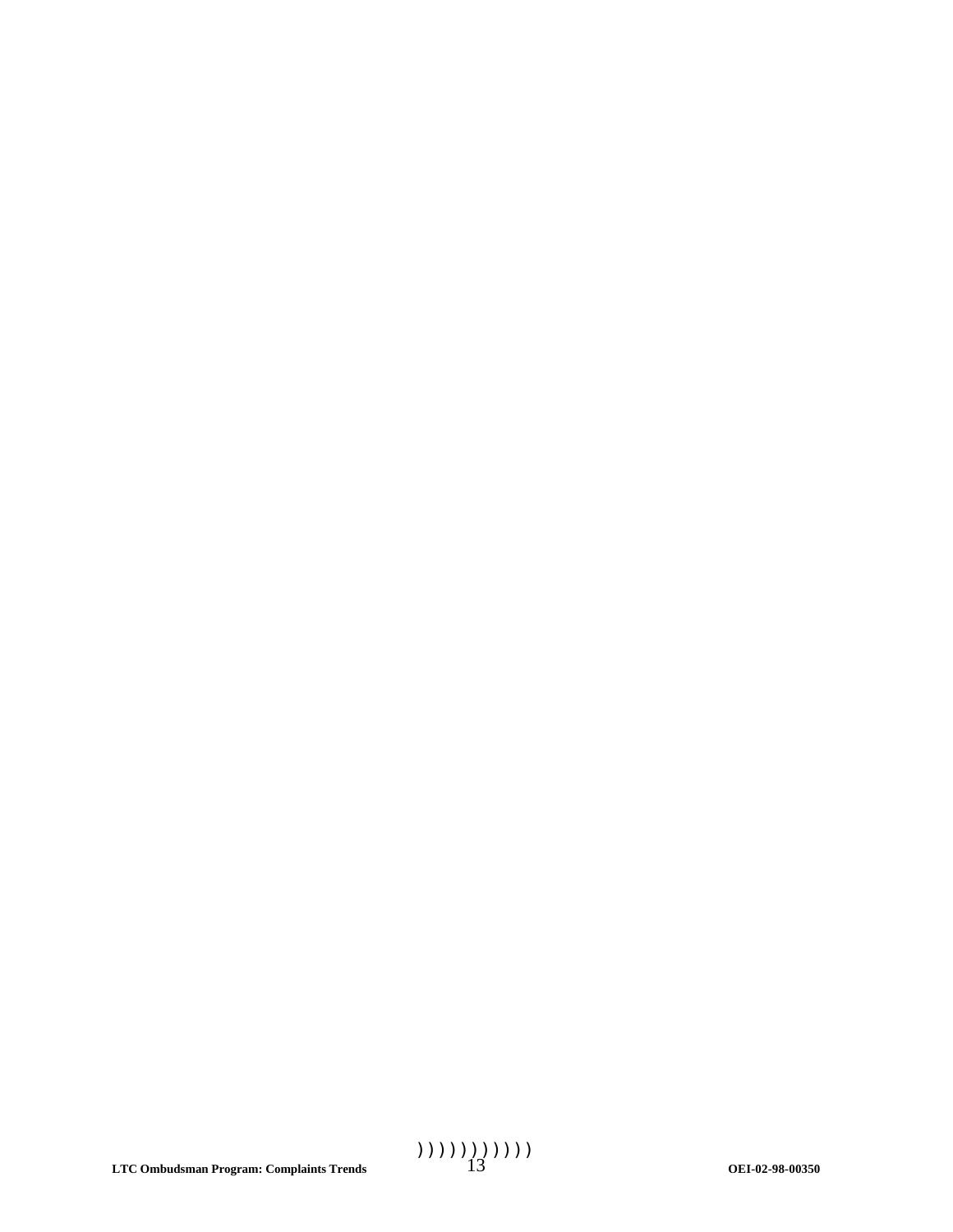# **Complaints about resident care and residents' rights, which include some of the more serious complaints, are most common in 1997**

### **Resident care and residents' rights complaints comprise more than half of all complaints in 1997**

In 1997, ombudsmen in the 10 sample States received just over 65,000 nursing home complaints. All of these complaints were classified into one of five categories. The majority of these complaints (63 percent) fell into 2 of the 5 categories - resident care (32 percent) and residents' rights (31 percent), as shown in Chart A below. Resident care complaints include personal care, restraints, and rehabilitation. Residents' rights complaints include abuse and neglect, admission and eviction, and personal rights.



States vary in how their complaints are concentrated. While residents rights' complaints comprise 31 percent of the total in the 10 States overall, in three States (NJ, CA and OH) they represent 40 percent or more. Furthermore, in two States (MA and TX) quality of life complaints make up one-third of all their complaints, which is higher than the 10 State average of 21 percent.

#### **In 1997, the 10 most common types of complaints account for one-third of all complaints; the 3 relating to insufficient nursing home staffing impact on resident care**

The 10 most frequently reported types of complaint comprise one-third of total nursing home complaints in 1997. Table 2 below shows what these 10 complaints are. Three of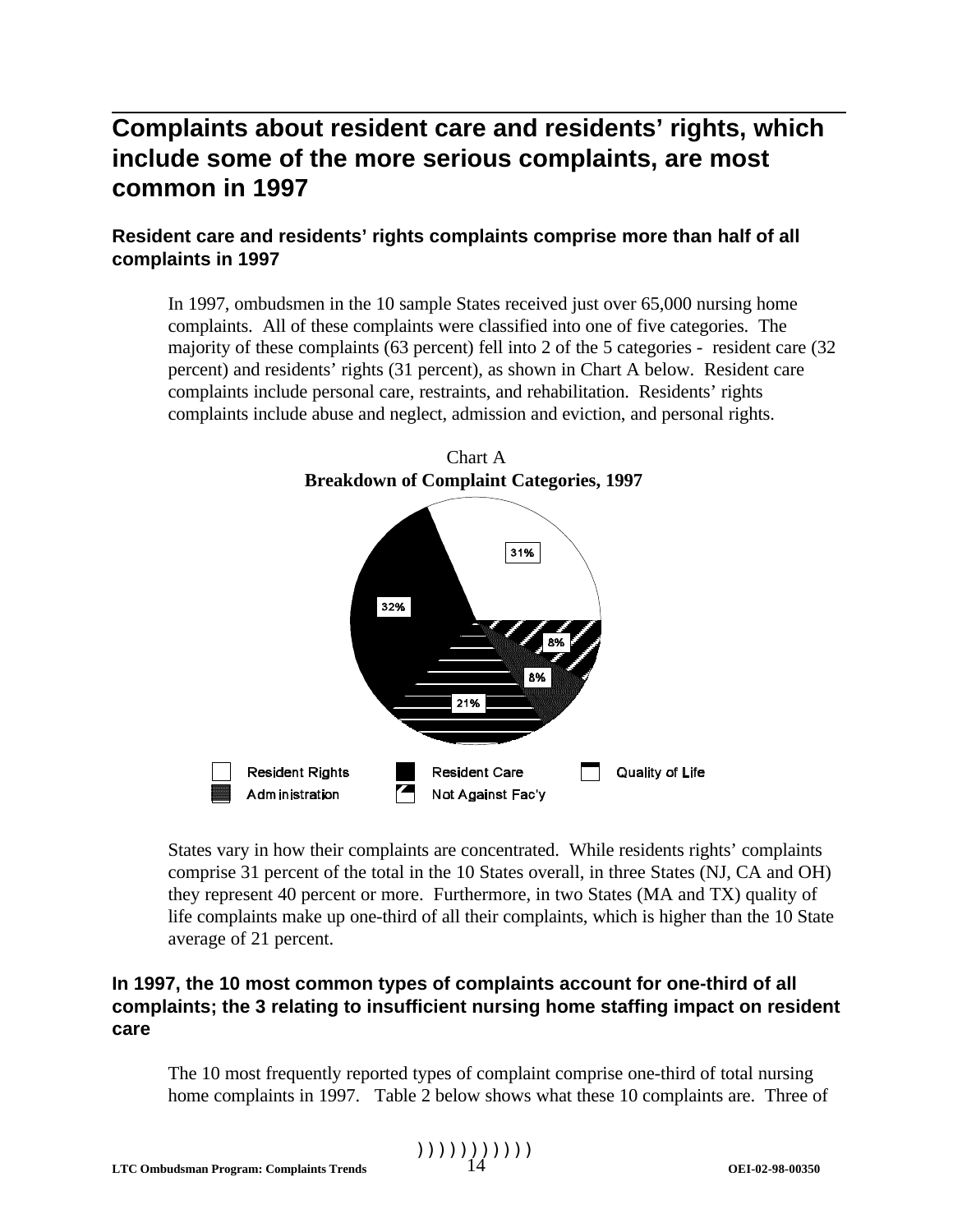the 10 relate to insufficient nursing home staffing (unanswered call lights, dignity and respect/staff attitudes, and shortage of staff). All of these can result in poor care for residents. Specific examples of poor care, such as poor hygiene, physical abuse, and improper handling and accidents, are also among the top 10 complaints for 1997.

|    | <b>Complaint Types</b>                                          | <b>Number</b> | % of Total              |
|----|-----------------------------------------------------------------|---------------|-------------------------|
|    | 1. Call lights, requests for<br>assistance                      | 3,235         | <b>Complaints</b><br>5% |
|    | 2. Personal hygiene                                             | 2,515         | 4%                      |
|    | 3. Dignity, respect-staff attitudes                             | 2,039         | 3%                      |
| 4. | Accidents, improper handling                                    | 2,011         | 3%                      |
|    | 5. Discharge/eviction-planning,<br>notice, procedure            | 1,906         | 3%                      |
|    | 6. Menu-quantity, quality,<br>variation, choice                 | 1,865         | 3%                      |
|    | 7. Personal property lost, stolen,<br>used by others, destroyed | 1,789         | 3%                      |
|    | 8. Physical abuse                                               | 1,757         | 3%                      |
|    | 9. Shortage of staff                                            | 1,715         | 3%                      |
|    | 10. Medications-administration,<br>organization                 | 1,595         | 2%                      |
|    |                                                                 | 20.427        | $\log$                  |

Table 2 **Top 10 Complaints Types, 1997** 

Source: NORS data

#### **Ombudsmen and State Aging Unit Directors confirm that problems continue to exist in some nursing homes**

Ombudsmen believe higher complaint rates do not always indicate more problems. As discussed in our companion report on program capacity, some ombudsmen point out that higher complaint rates could be due to a greater presence of ombudsman staff in nursing homes; with more visits, they provide residents with more opportunities to register complaints. However, when we compared each State's staffing ratio and visitation rate to their complaint ratio, we found that States with more staff and more frequent visits do not necessarily have more complaints.

Nevertheless, in all States, State and local ombudsmen, as well as State Aging Unit Directors, identify problems in nursing homes that compromise the quality of care residents are receiving. In fact, a few of their written program procedures specify the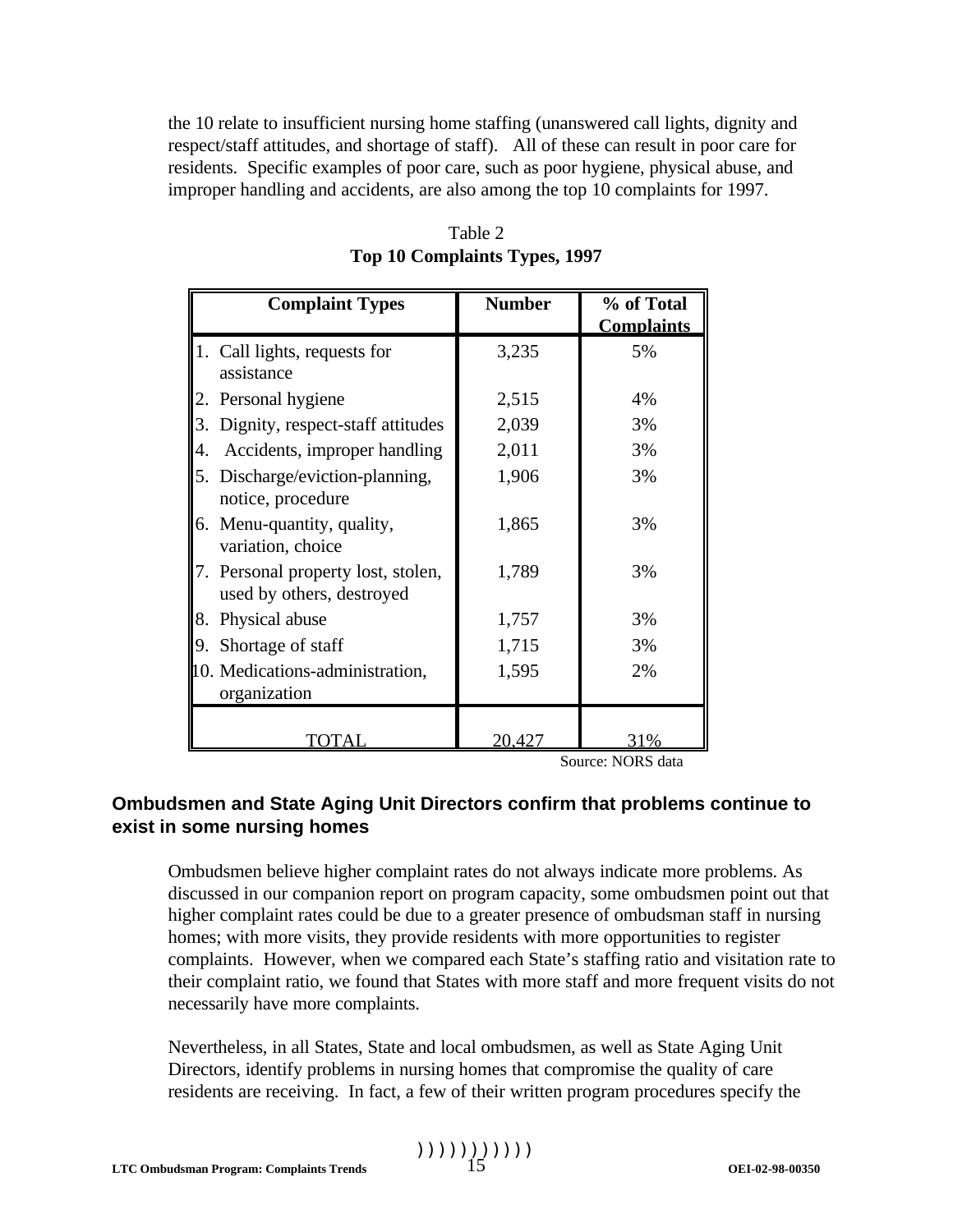kinds of problems ombudsman staff should look for when visiting nursing homes. Many of the problems ombudsmen identify are the same problems indicated by data in the National Ombudsman Reporting System. In fact, ombudsmen generally rate this system high for accuracy, usefulness, and comprehensiveness.

#### **Insufficient nursing home staffing is the biggest problem ombudsmen see**

The problem ombudsmen say they see most frequently in nursing homes is insufficient nursing home staff; seven State ombudsmen and eight local ombudsmen believe that many nursing homes do not have enough staff to provide quality care. Similarly, four State Aging Unit directors also suggest that inadequate nursing home staffing is a major problem. For example, six State ombudsmen believe unanswered call lights is one of the biggest problems nursing home residents face. As already shown, unanswered call lights/ requests for assistance is the most common nursing home complaint in 1997.

Ombudsmen and State Aging Unit directors stress the importance of having sufficient nursing home staff because it directly impacts the quality of care provided to residents. As an example of this impact, ombudsmen offer specific examples of how insufficient staffing can lead to other problems, such as failing to properly care for pressure sores and assist residents with eating so that they receive adequate nutrition.

Ombudsmen offer other examples of how inadequate staffing impacts nursing home care. One gives the example of a home where residents were left to sit in their urine and feces for extended periods of time before being cleaned because of insufficient staff. Another says that in one home with a lack of staff, in the afternoon residents were often still in their nightgowns and in a disheveled state. In addition to insufficient staffing, some ombudsmen say nursing homes often experience high staff turnover and others report that many staff are not qualified or sufficiently trained.

#### **Nutrition and other types of personal care problems are also noticed**

Malnutrition and other dietary concerns are also volunteered by four State and seven local ombudsmen as some of the biggest problems nursing home residents face in their State. One says some homes do not provide residents with adequate nutrition, while another speaks of homes that generally do not provide enough food. Some ombudsmen speak of nursing homes that do not allow their residents enough time to eat and do not assist residents with eating who need such help.

State and local ombudsmen, as well as State Aging Unit Directors, report other types of personal care problems nursing home residents face in their State. These include bed sores, dehydration, poor hygiene, over-medication, and toileting. Furthermore, a number of ombudsmen specifically mention that nursing home residents are not treated with dignity and respect, with one saying that nursing home residents are treated as "objects." Complaints about personal hygiene and lack of dignity and respect are the second and third most frequently reported complaints for 1997.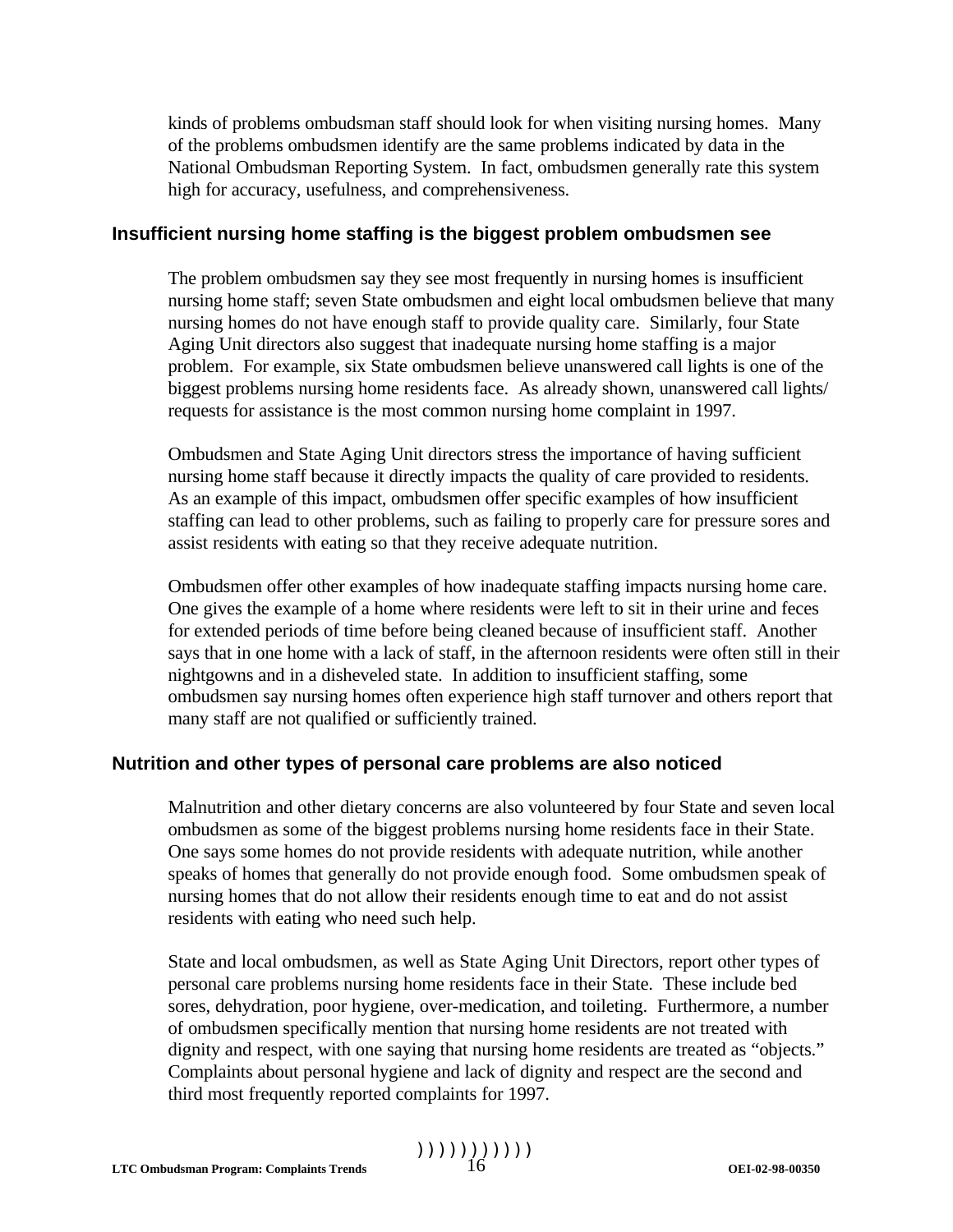#### **Physical abuse is cited by a few ombudsmen and State Aging Unit directors**

Three State Unit on Aging Directors and two ombudsmen volunteer that physical abuse is one of the most significant problems faced by nursing home residents in their States. In fact, physical abuse is one of the top 10 most frequently reported complaints in 1997, comprising 3 percent of all complaints for that year. In discussing physical abuse, some ombudsmen generally make a distinction between abuse caused by intentional bodily harm and gross neglect due to inadequate staffing. Says one, while "the number of cases which we hear about that curdle your blood is relatively small, such cases do happen enough [to warrant the public's attention.]"

# **A few nursing homes are chronically substandard, according to ombudsmen**

#### **Ombudsmen report that some nursing homes routinely provide poor care**

While ombudsmen generally agree that most nursing homes in their State provide good care, three-fourths say there are some homes that routinely treat residents poorly. Of the 8 State ombudsmen that offer an opinion, 7 report that 10 percent or fewer of the nursing homes in their State routinely provide poor quality of care. The remaining State ombudsman says it is many as 30 percent. Local ombudsmen cite higher percentages of homes that provide poor quality of care. Of the eight that offer an opinion, two say 30 percent are chronic poor care providers, another 2 say between 10 and 20 percent, and 3 report that less than 10 percent of the homes in their locality routinely provide poor care. The remaining local ombudsman says no nursing home in his locality provides poor care. Several State and local ombudsmen identify certain types of nursing homes that are more likely to provide poor care than others. Several mention that nursing homes in urban communities more likely to have serious problems than those in rural communities, because the latter are smaller, and the nursing home staff and residents are more likely to have personal relationships. Two other ombudsmen believe nursing homes that serve lower-income populations are more likely to provide poor care.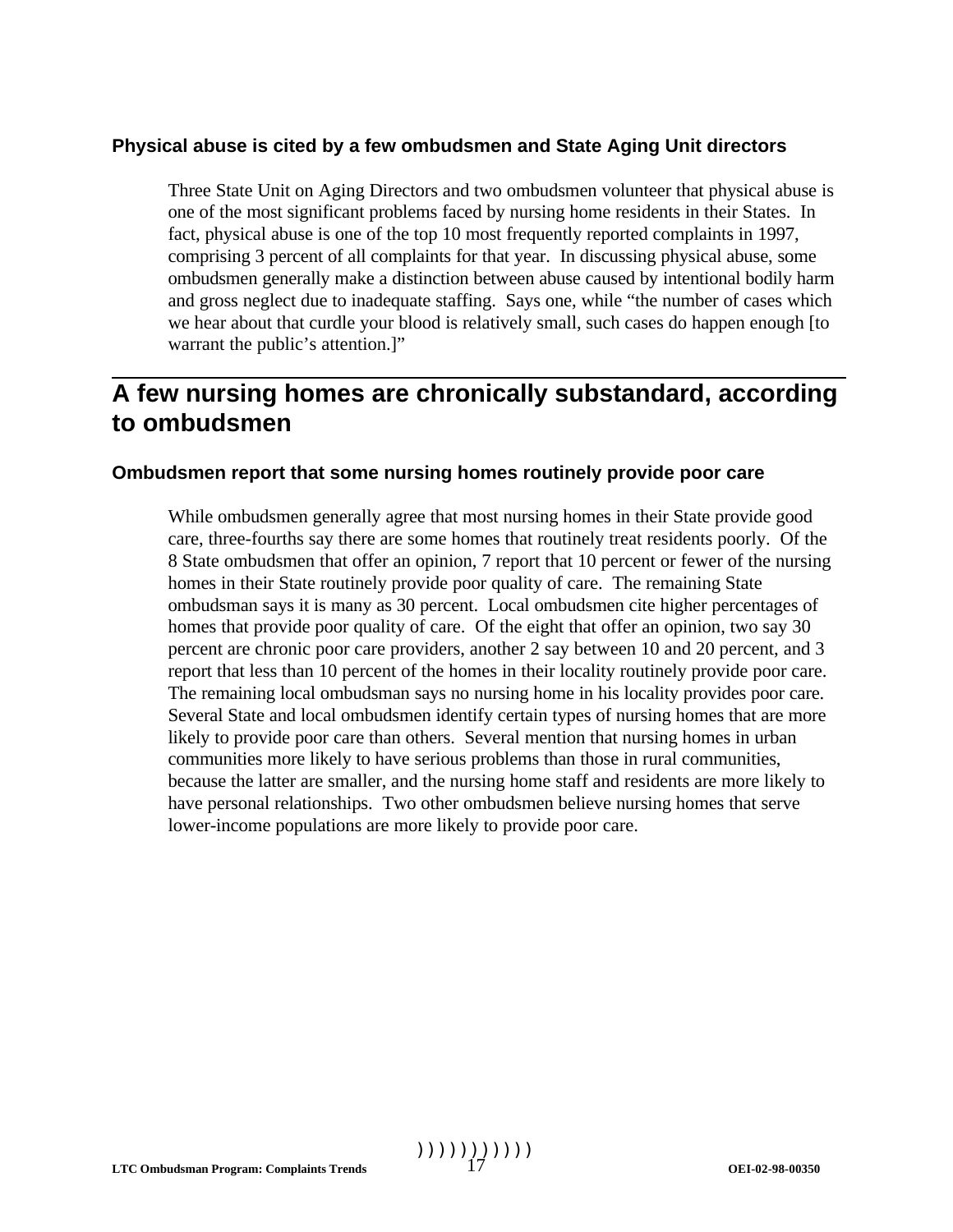# **CONCLUSION**

Both the volume and nature of complaints reported to ombudsmen suggest that more must be done to improve nursing home care.

In OIG companion reports on nursing home care we offer specific recommendations about improvements that can be made in both the ombudsman program and in the survey and certification process.

#### **COMMENTS**

We received comments on the draft report from the Administration on Aging (AoA) and the Health Care Financing Administration (HCFA). Some parts of the report were modified in response to AoA's technical comments.

The full comments are presented in Appendix B.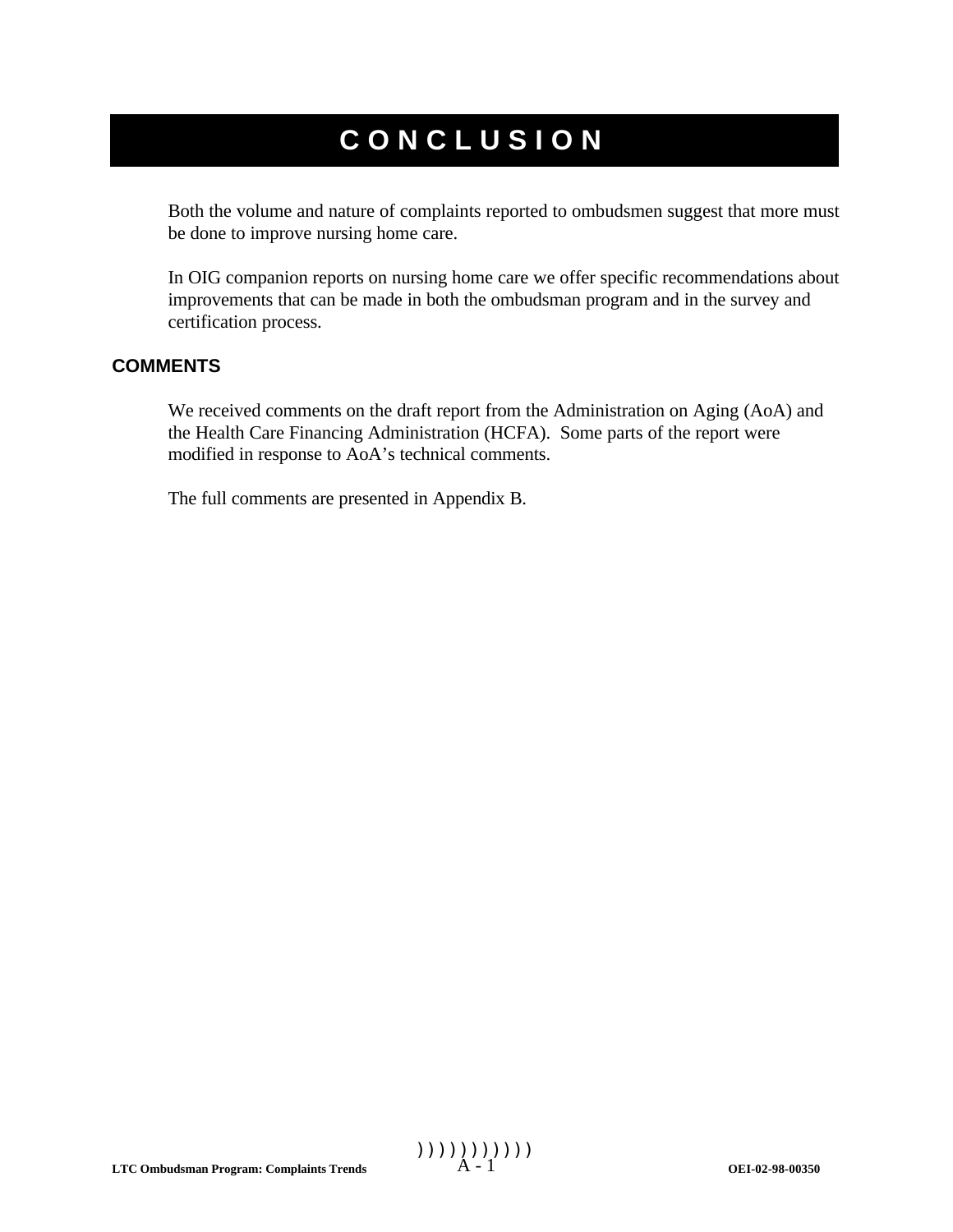# **A P P E N D I X A**

| <b>State</b> | <b>Complaints per</b><br>1,000 Beds: 1996 | <b>Complaints per</b><br>1,000 Beds: 1997* | %Increase or<br><b>Decrease</b> |
|--------------|-------------------------------------------|--------------------------------------------|---------------------------------|
| <b>MA</b>    | 187                                       | 180                                        | $-3.7%$                         |
| CA           | 126                                       | 132                                        | 4.8%                            |
| <b>TX</b>    | 69                                        | 75                                         | 8.0%                            |
| FL           | 47                                        | 63                                         | 34%                             |
| <b>NY</b>    | 42                                        | 48                                         | 14%                             |
| PA           | 38                                        | 48                                         | 26%                             |
| NJ           | 45                                        | 44                                         | $-2.2%$                         |
| IL           | 38                                        | 43                                         | 13%                             |
| <b>TN</b>    | 35                                        | 34                                         | $-2.9%$                         |
| <b>OH</b>    | 30                                        | 31                                         | 3.3%                            |

#### **Complaints Per 1,000 Beds, 1996 and 1997**

\* Nursing home bed figures on based on 1996 data Source: NORS data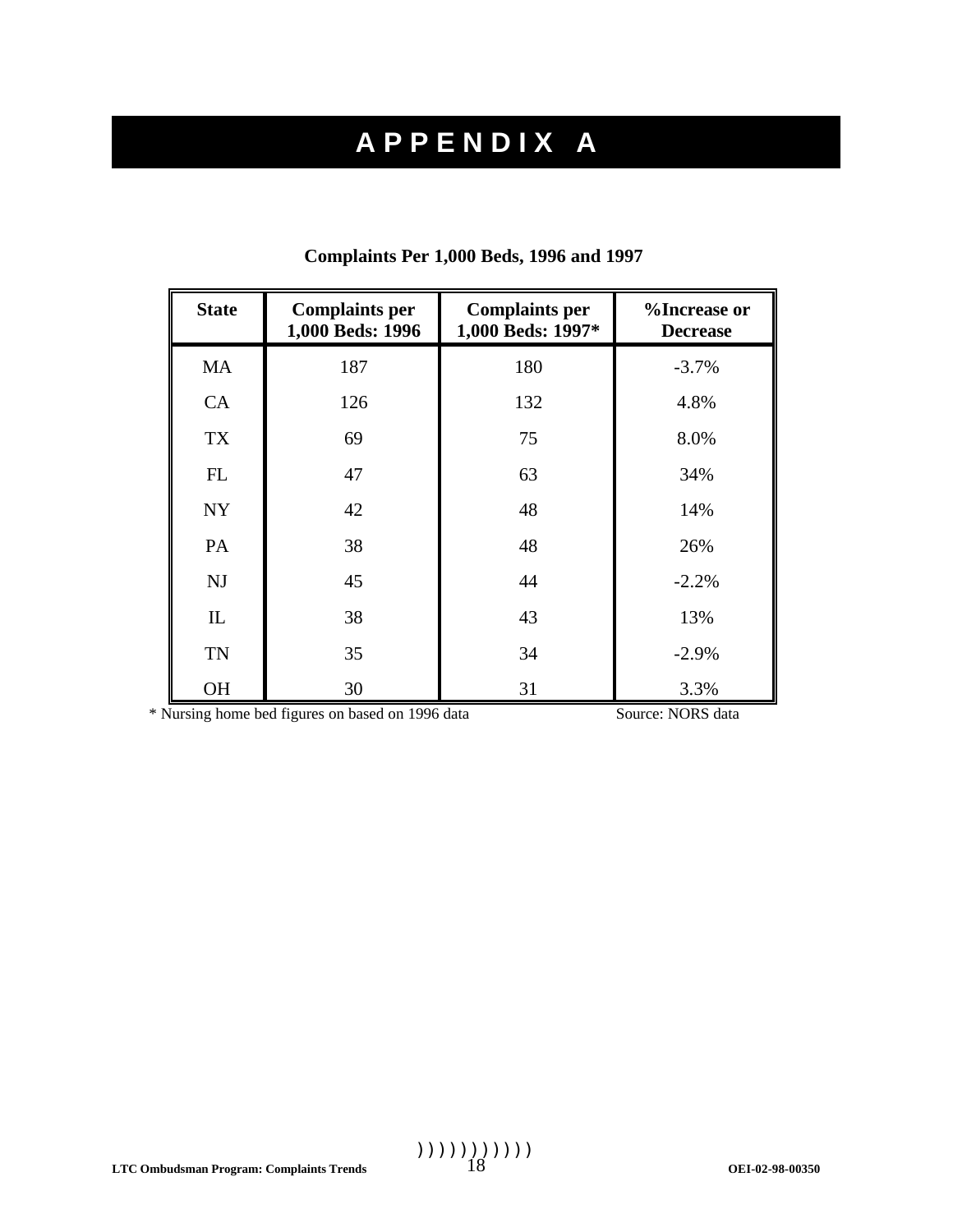# **A P P E N D I X B**

In this appendix, we present in full the comments from the Administration on Aging and the Health Care Financing Administration.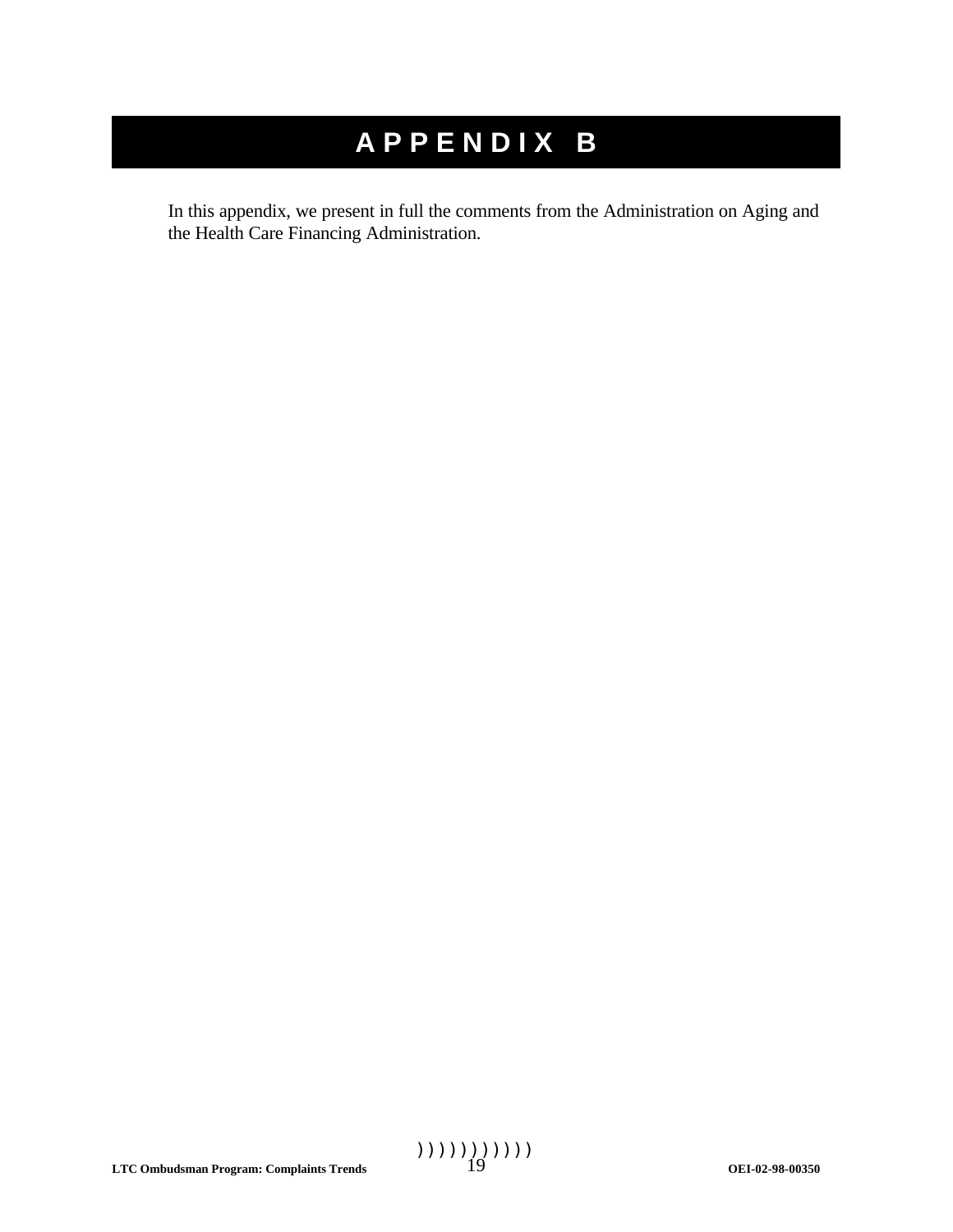

### DEPARTMENT OF HEALTH & HUMAN SERVICES

Office of the Secretary Administration on Aging

#### Washington, D.C. 20201

#### 5 1999

| TO:      | June Gibbs Brown<br>Inspector General                             |
|----------|-------------------------------------------------------------------|
| FROM:    | Assistant Secretary for Aging                                     |
| SUBJECT: | Comment on Draft Reports "Long<br>Capacity," OEI-02-02-98-00351 a |

g-Term Carc Ombudsman Program: Overall and "Long-Term Care Ombudsman Program: Complaint Trends," OEI-02-00350

Thank you for the opportunity to comment on the above-referenced reports, which we found informative and instructive.

#### Report on Overall Capacity

We agree that the state and local ombudsman programs need guidelines and other forms of assistance on program visibility; number and length of visits to facilities (not in response to a complaint); ratio of staff to beds; and recruitment, training, placement and supervision of volunteers. We plan to work with the states to develop such guidelines.

A national definition for number of visits to facilities, not in response to a complaint, is included in the ombudsman reporting instructions, which are attached. Regular basis for facility visitation is defined on page 12 as "weekly, bi-weekly, monthly or quarterly."

Most states would need significant increases in state and local ombudsman staff to reach targets which might be set through guidelines in these areas. Even if there were increased reliance upon volunteers for visibility and increased facility coverage, successful volunteer programs tend to require paid staff. We were pleased to see that the reports acknowledge that increased resources are necessary. While Congress provided \$3 million in new funding for the Ombudsman Program this year, further additional resources would be necessary to attain the Institute of Medicine's (IOM) recommended ratio of one paid full-time-equivalent ombudsman staff person to every 2,000 long-term care beds. The nationwide ratio for FY 1996, the latest year for which national data has been compiled, was one staff person for every 2,973 long-term care facility beds, including nursing homes, board and care, and similar homes.

The AoA has widely publicized the IOM staffing recommendation and the need for additional funding for ombudsman programs to carry out the functions assigned to them under the Older Americans Act.

Information about how to recruit, train, place and supervise volunteers is provided annually to ombudsmen through training and technical assistance by the A0A-funded National Long-Term Care Ombudsman Resource Center. In addition, the American Association of Retired Persons'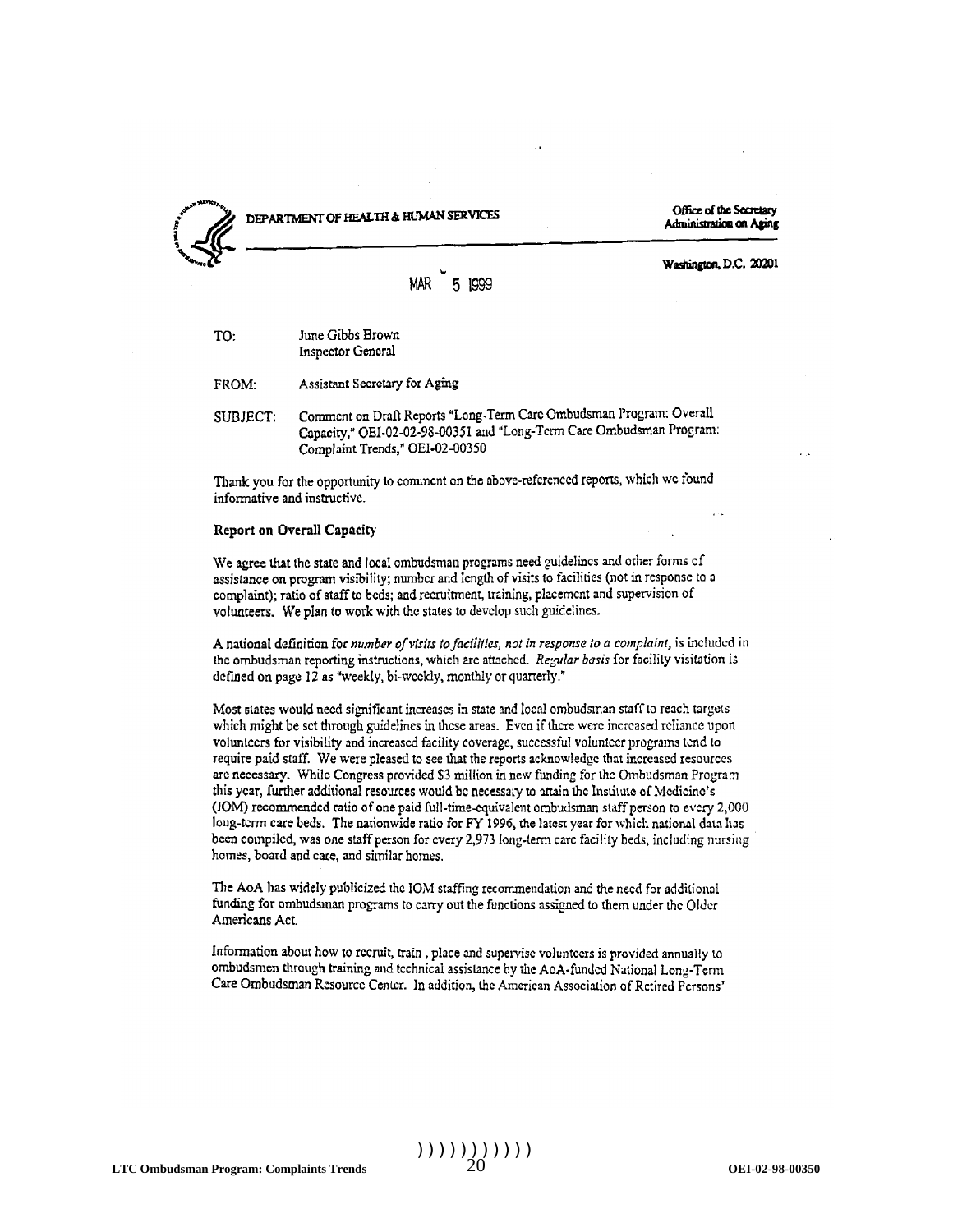(AARP) Legal Counsel for the Elderly, Inc., (LCE) has produced and disseminated an exemplary (AARP) Legal Counsel for the Elderly, file., (ECE) has produced the discovered volunteer Programs,"<br>manual entitled "Developing and Managing Long-Term Care Ombudsman Volunteer Programs," manual entitied "Developing and Managing Long-Term City Officialiso has assisted some<br>which was developed with substantial input from ombudsmen. LCE also has assisted some which was developed with substantial input from ontolesment. ECD and the activity in targeted<br>ombudsman programs to recruit large numbers of needed volunteers through the AARP in targeted areas.

We believe that the elements in NORS are sufficiently detailed in instructions provided to states we believe that the clements in NOKS are surfaceintly detailed in momentum (see attached). The<br>several times over the past three years, most recently in September, 1998 (see attached). The several times over the past three years, most recently in september, 1990 (see all several times over the past three persons).<br>NORS system, as designed by the state ombudsmen, replaced a previously universable system. which attempted to account for open cases. This data was difficult to determine and meaningless at<br>which attempted to account for open cases. This data was difficult to determine and meaningless at which attempted to account for open cases. This data was difficult to determine the collected on<br>the national level. Hence, ombudsmen recommended that case and complaint data be collected on the national level. Hence, ombudsment recommended that ease and complaint series one collection<br>cases only after they are closed - the system adopted in the NORS, although there is one collection cases only are rate of the chosen and system adopted in the viewer of the state ombudsment<br>clement for cases opened during the reporting period. We work closely with new state ombudsment to help them understand the NORS design. Certainly more could be done to promote broader to help them understand the NOKS design. Certainly hold bodie to sell the premium understanding and to encourage the state ombudsmen to train local ombudsmen in the correct case and complaint documentation.

Thus, the second and fourth recommendations in the reports should read as follows:

- further highlight and promote strategies for recruiting, training and supervising volunteers;
- ensure that all state ombudsmen understand and use the definitions in the reporting system and train local ombudsmen and volunteers in standard utilization.  $\lambda$

Inasmuch as increases to the OAA programs have been small, we appreciate acknowledgement on masmuch as increases to the OAA programs have been small, we approved a state overgonous<br>page 17 that "additional funds may be required." However, to avoid deliberately placing more elders at risk, we request that the phrase "and that this may involve difficult trade-offs" not be included.

#### **Complaint Trends**

We note that you determine from NORS complaint data that physical abuse is among the top ten most frequently reported complaints in 1997 and that ombudsmen make a distinction between abuse caused by intentional bodily harm and gross neglect due to inadequate staffing. We believe that further articulation of this distinction mentioned on page 16 would be useful to include.

The AoA staff have provided OEI staff with minor corrections and clarifications. Thank you again for the opportunity to comment.

Cancell Neleument

Attachment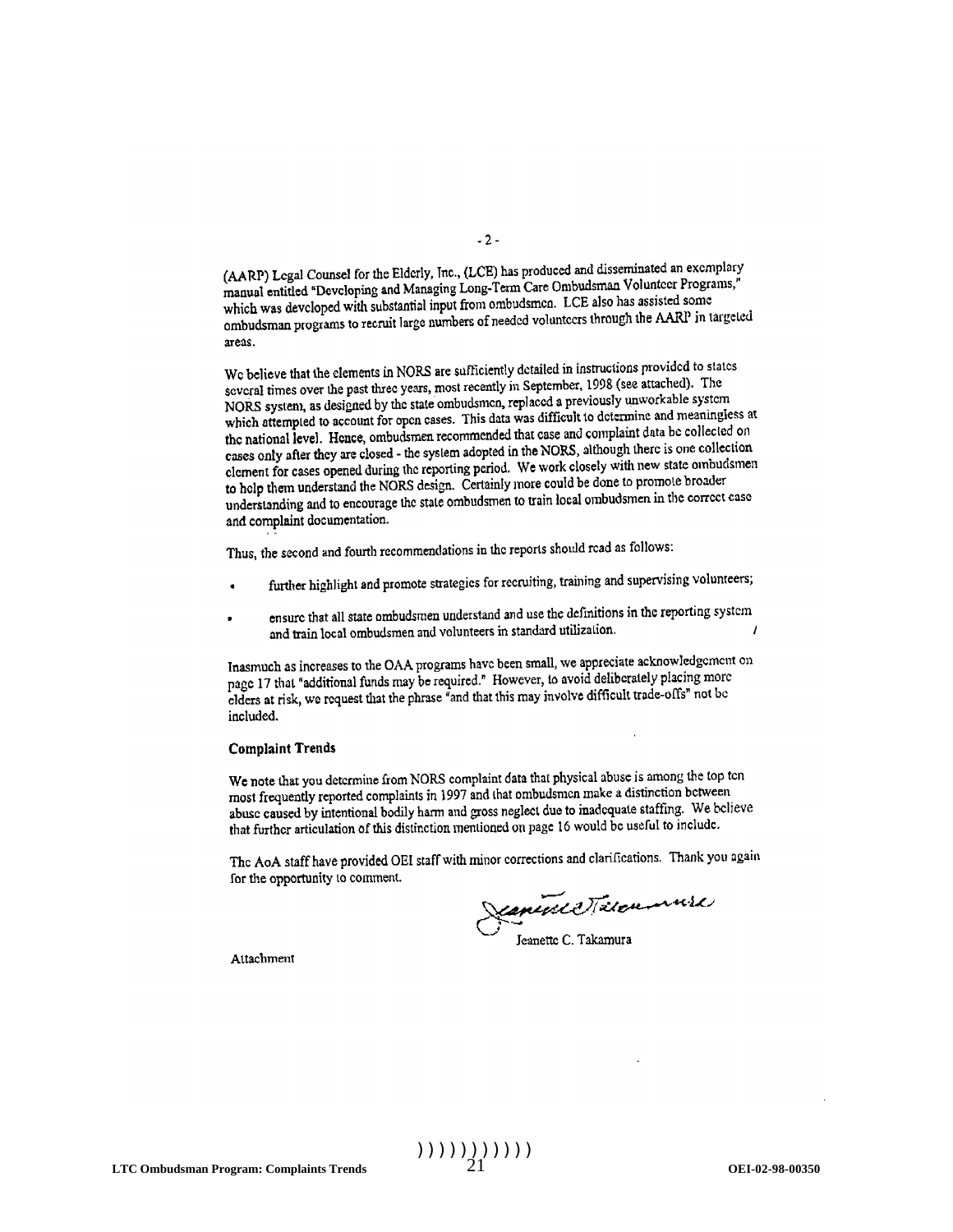#### DEPARTMENT OF HEALTH & HUMAN SERVICES

Health Care Financing Administrat

Office of the Administrator

 $M_{\rm R}$  2  $(990)$ 

To: June Gibbs Brown **Inspector General** 

From: Nancy-Ann Min DeParle Administrator Administrator Nancy.<br>Health Care Financing Administration

Washington, D.C. 20201

Subject: Office of the Inspector General Draft Reports: "Long-Term Care Ombudsman Program: Overall Capacity"; and "Long-Term Care Ombudsman Program: Complaint Trends."

I very much appreciate the opportunity to review and comment on these two draft reports that examine trends in Ombudsman complaints and describe the overall capacity of State Long Term Care Ombudsman programs to promote and monitor the quality of care in nursing homes.

Last July, the Clinton Administration unveiled an aggressive comprehensive initiative to ensure that all nursing homes comply with federal standards for the delivery of quality care. Since that time, we have made progress in strengthening nursing home inspection systems and cracking down on nursing homes that repeatedly violate safety rules. In addition, the Administration has taken other steps to reduce the incidence of bed sores, dehydration and malnutrition in nursing homes and to give consumers ready access to comparative information about nursing-home quality. HCFA also has implemented a new system to oversee the States, which have primary responsibility for conducting onsite inspections and recommending sanctions against poor-quality nursing homes. However, HCFA and state agency survey staff cannot be in every nursing home in cvery state continually monitoring care at all times.

For this reason, President Clinton specifically has called for the reauthorization of the Older Americans Act, which includes the Ombudsman program. Though Ombudsmen lack enforcement and regulatory oversight authority, their function is absolutely critical in maintaining quality care in nursing homes. In making regular visits to nursing homes and acting as advocates for residents, the Ombudsmen frequently are the source of complaint investigations that HCFA and the state survey agencies follow up on. The Ombudsmen are clearly an important partner for HCFA in our mutual goal of enforcing nursing home standards and ensuring that all nursing home residents are treated with dignity and compassion.